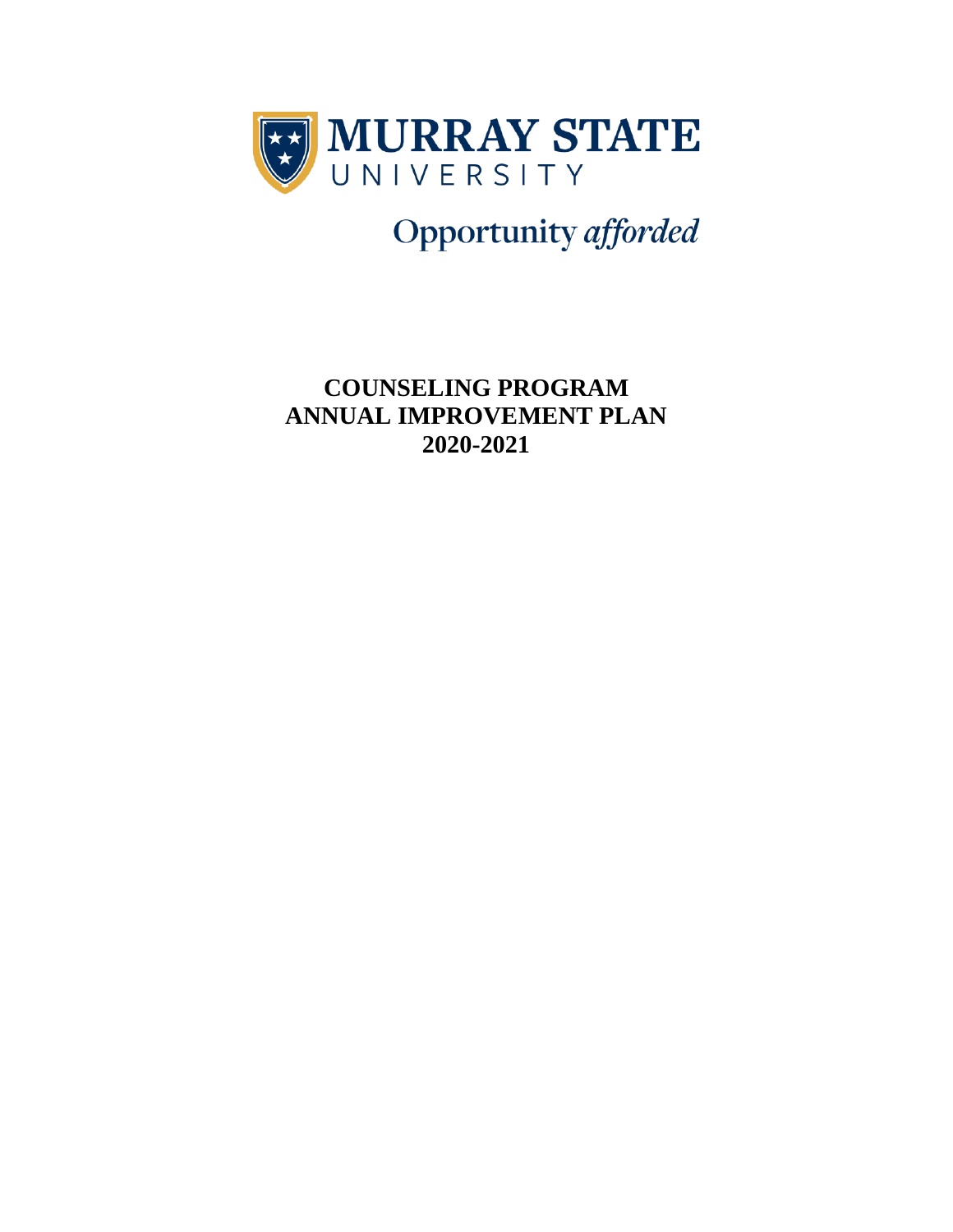### **Annual Improvement Plan**

**Purpose:** The Counseling (CNS) Program is dedicated to improve the Program curriculum, organization, and communication by frequent and routine evaluations. Various groups help in the evaluation process: CNS students during their last semester of the Program, graduates of the CNS Program within six months of graduating, employers of recent graduates, and practicum and internship site supervisors. Through an anonymous survey format, each of these groups provide feedback on the strengths and challenges of our Program curriculum and student educational experiences. The surveys are the Program Evaluation, the Graduate Survey, the Graduate Employer Survey, and the Site Supervisor Evaluation of Counseling Program. The CNS faculty compile, analyze, discuss and utilize the feedback to determine future foci and/or changes to the Program. In addition, at the end of each semester, CNS faculty review the progress of each student on all CACREP standards and utilize this information to enhance program curriculum and develop student remediation, if necessary. Lastly, we share the reports with our Advisory Board and discuss possible changes to the program.

**Program Evaluation:** The counseling faculty aim to conduct an assessment of the effectiveness of the counseling program. An important component of this review is to ascertain the quality and relevancy of the program and course content from the point of view of current students and graduates. Results are analyzed and used to help the program identify areas of strength and areas that are in need of enhancement. The following are the results of the evaluation administered to six students who each completed a program evaluation at the completion of their exiting exam.

### **Program strengths:**

- 9 of 11 respondents reported that the program completely met their expectations.
- 9 of 11 respondents reported that program content completely met their expectations
- 11 of 11 respondents reported that overall quality of faculty as very good or excellent
- 10 of 11 respondents reported that program content was very good or excellent
- Themes regarding general strengths of program included:
	- o Faculty are flexible and supportive of students
	- o Clinical experiences were significant in student development
	- o Diverse experiences/orientations were helpful for students
	- With regards to skills acquired, the following themes were noted:
		- o Development of foundational counseling skills
		- o Development of theoretical orientation
		- o Enhanced awareness of self
- Courses that were identified as being most helpful included:
	- o CNS 619, Foundational Counseling Skills
	- o CNS 624, Theories of Counseling
	- o CNS 625, Legal & Ethical Issues
	- o CNS 671, Multicultural Counseling
	- o CNS 676, Clinical Diagnosis & Treatment Planning
	- o CNS 692, Group Counseling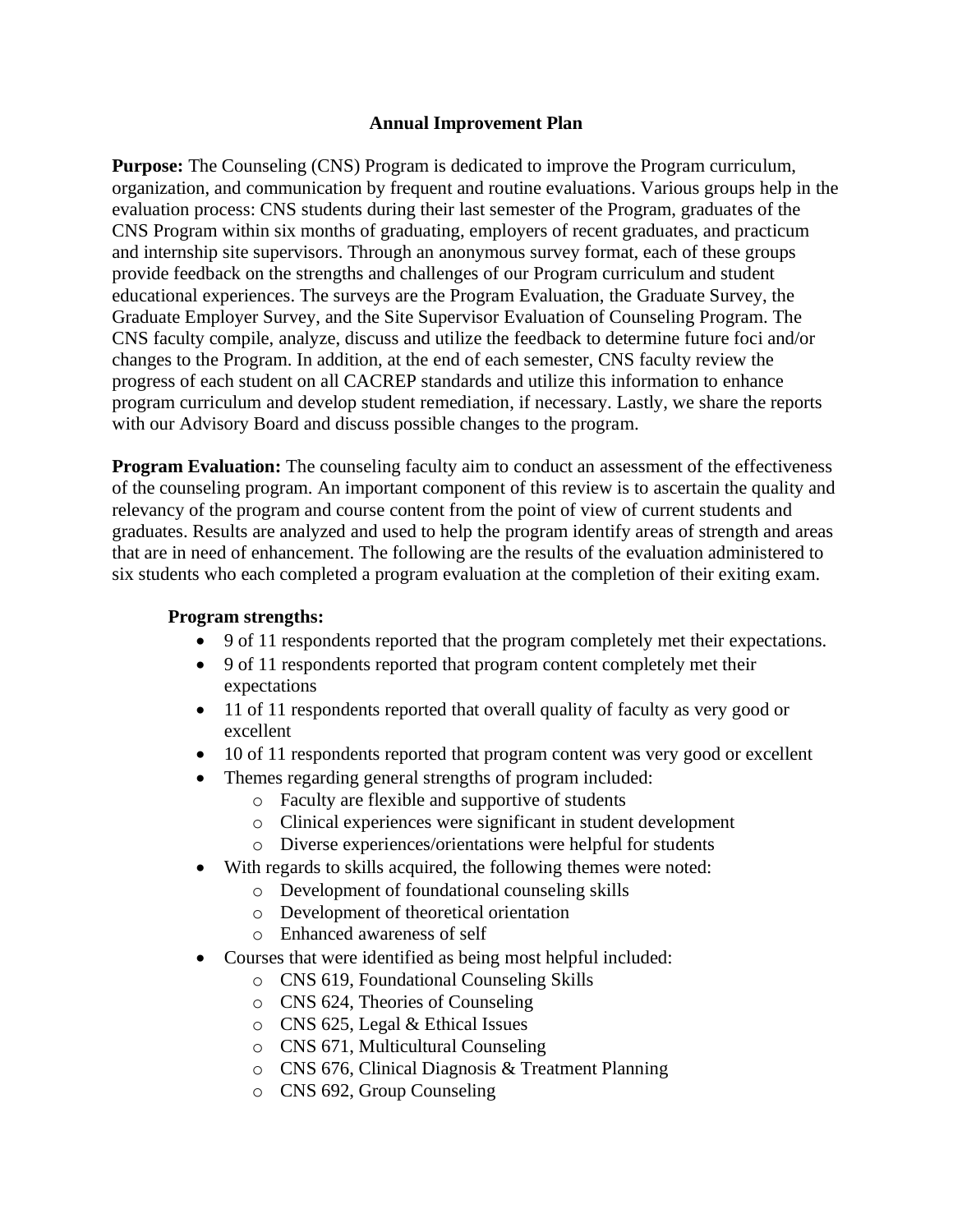- o CNS 710, Counseling Children and Adolescents
- o CNS 720, Elementary School Counseling
- o CNS 722, Substance Use & Addictions Counseling
- o CNS 725, Middle/Secondary School Counseling
- o CNS 790, CNS 794, CNS 795

#### **Potential Areas for Improvement**

- 2 of 11 respondents indicated that the program only somewhat met their expectations, of which one of the two cited that instructors relied on students to read prior to class, and that readings were not often discussed in class; rather, readings were used to prompt class discussions. For this student, learning was more likely to happen when readings are explained in class via PPT.
	- o Some students did acknowledge that class discussions did not relate to content that was being assessed on the CPCE.
- CPCE was an area of commonality for these respondents
	- o Students indicated that the program should increase frequency of the exam dates, offer different testing sites, and provide class exams that resemble test items from the CPCE.
- Courses that were perceived to be least helpful included:
	- o ADM 630, Methods of Research
		- Two students indicated this, but comments were not left as to reasons why
	- o CNS 686, Career Counseling
		- Four students indicated this, two students left comments
			- One student indicated that they were not certain on how this course would prepare them as a school counselor
			- The other student stated that the online experience of the course left them unprepared for Career content on the CPCE
		- It is gathered that the majority of these students, if not all of them took CNS 686 in Summer 2019
		- **If so, then they took with an adjunct who did not teach the class** well.

**Site Supervisors:** Overall, the site supervisors ranked the counseling program between adequately prepared and excellent on all standards with the exception of an N/A in ongoing professional development. The highest rankings were in professional counseling identity and high ethical standards. Supervisors also ranked the students' skills between neutral and strongly agree. The highest rankings were in individual and group counseling skills with the majority of the rankings in all categories between agree and strongly agree. Supervisors also rated students in knowledge areas. All ranged between agree and strongly agree. The highest areas were individual and group theories and human growth and development.

**Need for Program improvement.** While many of the standards increased in score, there were some areas where the scores did decrease minimally. Several evaluations rated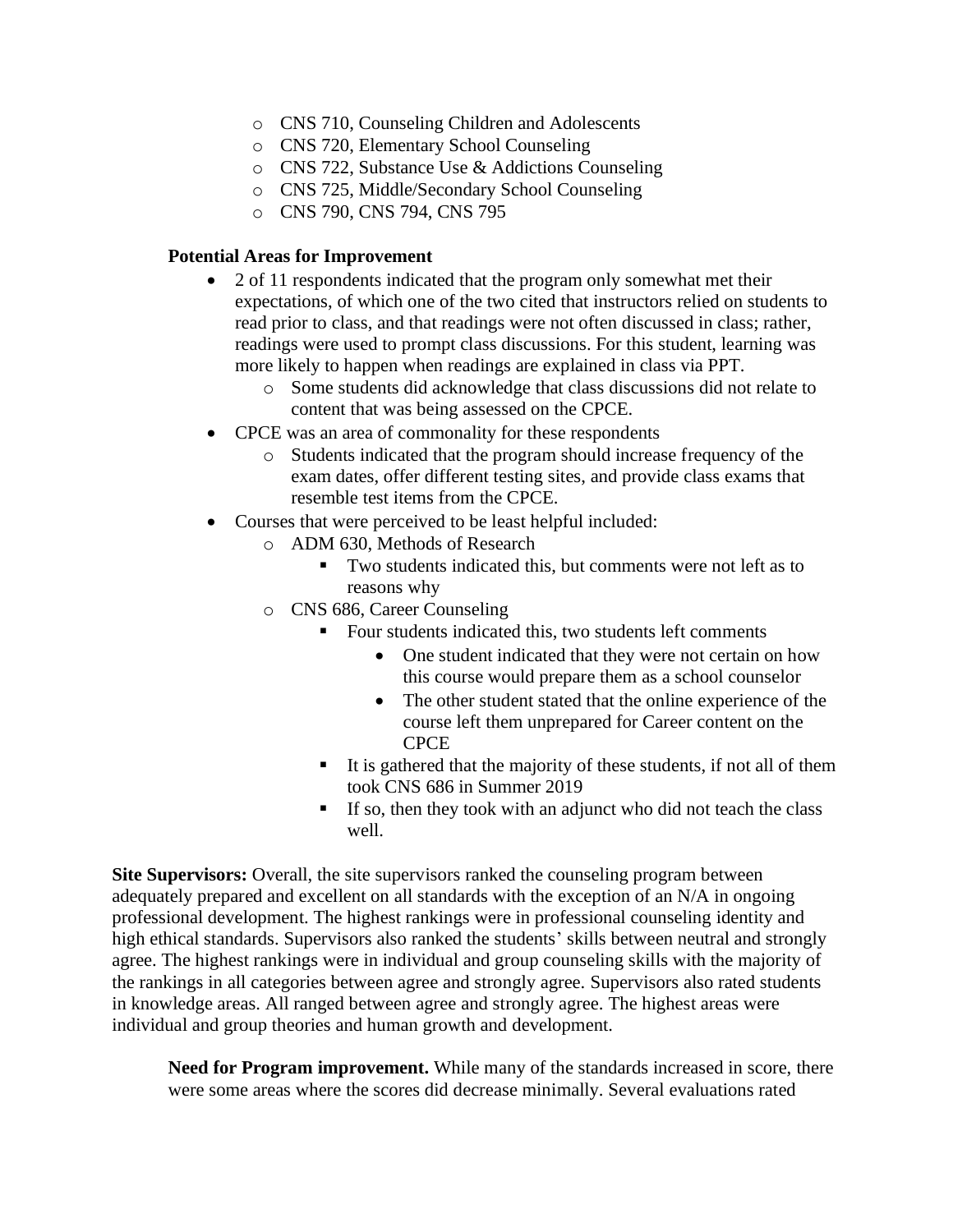students in the satisfactory range for personal and professional growth, professional counseling identity, collegiality, accountability, professional leadership, contact with professional organizations, high ethical standards, ongoing professional development and openness to supervision and feedback. Though most of these only had two responses. All content skills and knowledge were rated agree to strongly agree.

**Recommendations.** In order to address the areas for improvement, the counseling program faculty met and discussed how to proceed. Most areas for improvement were only noted by one to two respondents. However the areas of professional leadership and contact with professional organizations had four and three respondents respectively. The faculty expect students to join ACA or ASCA when they begin clinicals. We will discuss opportunities for students to share their experiences with professional organizations with their sites. Profession leadership needs to continue to be addressed. Faculty will work with students to identify ways the can excel, volunteer, and advocate as a leader not only in their site but in the profession as a whole.

**Student Learning Outcomes (SLO's):** In addition to the above surveys, the CNS faculty also reviewed student outcomes on Key Performance Indicators (KPI). Furthermore, each CACREP standard (in the eight core areas and in clinical mental health counseling) is assessed via an assignment, evaluation, or task in the program. Faculty review each standard for each student. Below is an overview of the results.

### **SLO 1 – Students will demonstrate the knowledge and dispositions of an ethical and professional counselor**

**KPI 1.1 – Counseling Dispositions:** Students who complete the program will demonstrate inclusiveness, responsibility, enthusiasm, professionalism, and ethical standards.

| When assessment<br>occurs | <b>Assessment Tool</b>        | Party<br>Conducting<br>Assessment | Criteria for<br><b>Success</b>                                            | 2019-2020<br>Analysis                                                                                                                                                                                                                                                                                                                        |
|---------------------------|-------------------------------|-----------------------------------|---------------------------------------------------------------------------|----------------------------------------------------------------------------------------------------------------------------------------------------------------------------------------------------------------------------------------------------------------------------------------------------------------------------------------------|
| Admission                 | Admission<br>Interview Rubric | <b>All CNS</b><br>faculty         | The student will<br>"meet<br>expectations" on<br>the admissions<br>rubric | During the 2019-<br>2020 academic<br>year, the CNS<br>program admitted<br>nine students into<br>the program (five<br>students in the fall<br>[one school]<br>counseling student;<br>four clinical mental<br>health counseling<br>students]; four<br>students in the<br>spring [two school]<br>counseling<br>students; two<br>clinical mental |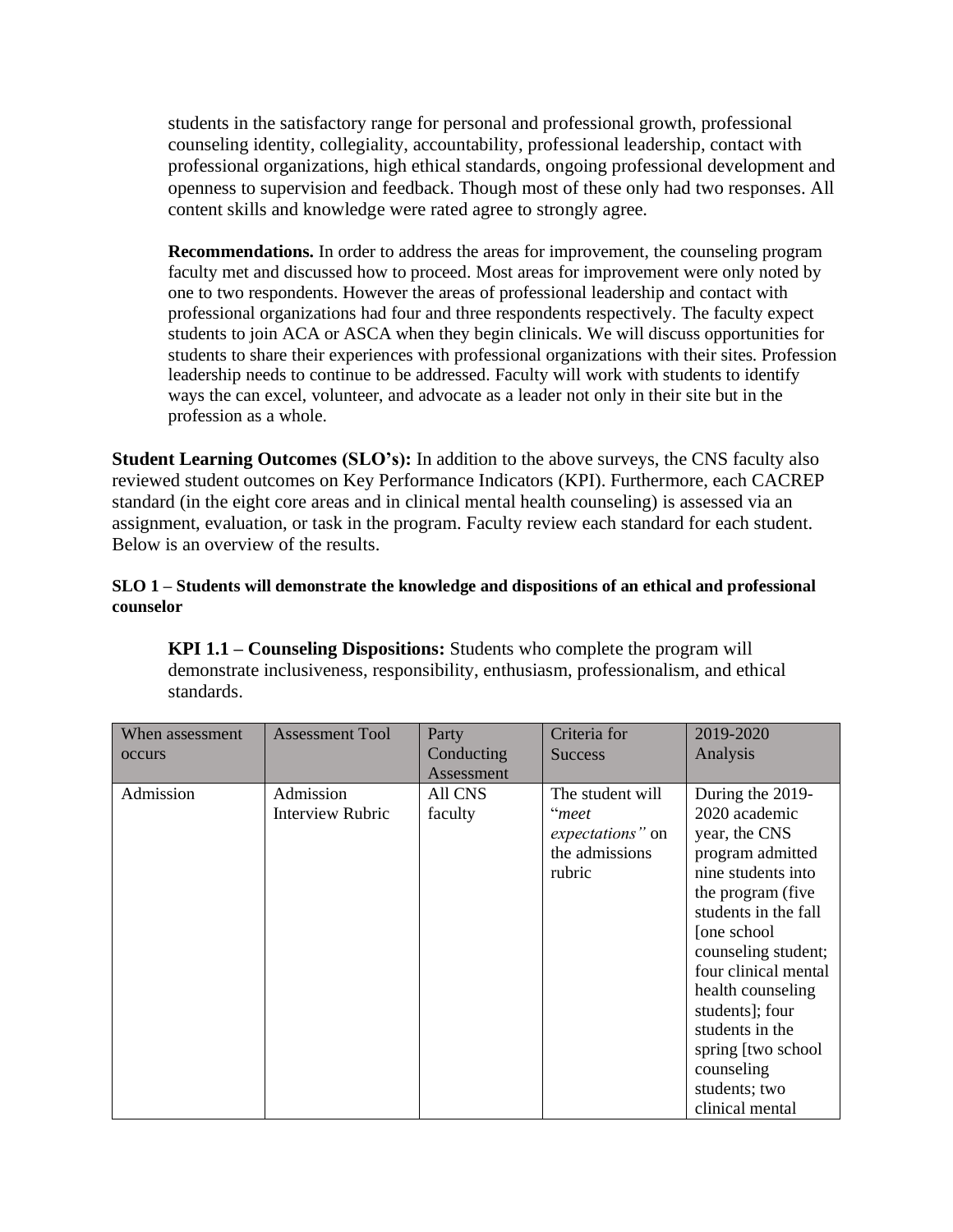|                                                |                                          |                                  |                                                                                                                    | health counseling<br>students]). One<br>student was denied<br>admission into the<br>program. Of the<br>students who were<br>admitted, all met<br>standards on the<br>admissions rubric.                                                                                                                                                                                |
|------------------------------------------------|------------------------------------------|----------------------------------|--------------------------------------------------------------------------------------------------------------------|------------------------------------------------------------------------------------------------------------------------------------------------------------------------------------------------------------------------------------------------------------------------------------------------------------------------------------------------------------------------|
| Conclusion of each<br>semester                 | <b>Student Disposition</b><br>Evaluation | <b>CNS</b> Faculty<br>instructor | The student will<br>"meet<br>expectations" on<br>disposition<br>evaluation for<br>each course<br>he/she completed. | During the 2019-<br>2020 academic<br>year 37 students<br>were assessed in<br>courses during the<br>fall, spring, and<br>summer semesters.<br>Four students failed<br>to meet<br>expectations in<br>their respective<br>classes. Two of the<br>four students<br>withdrew from the<br>program. Student<br>concern forms were<br>completed for the<br>other two students. |
| At the conclusion<br>of CNS 790                | Formal disposition<br>review             | All CNS<br>faculty               | The student will<br>"meet<br>expectations" on<br>disposition<br>evaluation for<br><b>CNS 790</b>                   | During the 2019-<br>2020 academic<br>year 10 students<br>were enrolled in<br>practicum. All<br>students met<br>expectations at the<br>conclusion of their<br>clinical<br>experiences. These<br>results indicate that<br>students are<br>demonstrating<br>professional<br>counseling<br>dispositions during<br>their initial clinical<br>experiences.                   |
| At the conclusion<br>of CNS<br>794/795/796/797 | Formal disposition<br>review             | <b>All CNS</b><br>faculty        | The student will<br>"meet<br>expectations" on<br>disposition<br>evaluation for                                     | During the 2019-<br>2020 academic<br>year 12 students<br>were enrolled in an<br>internship<br>experience(s). All                                                                                                                                                                                                                                                       |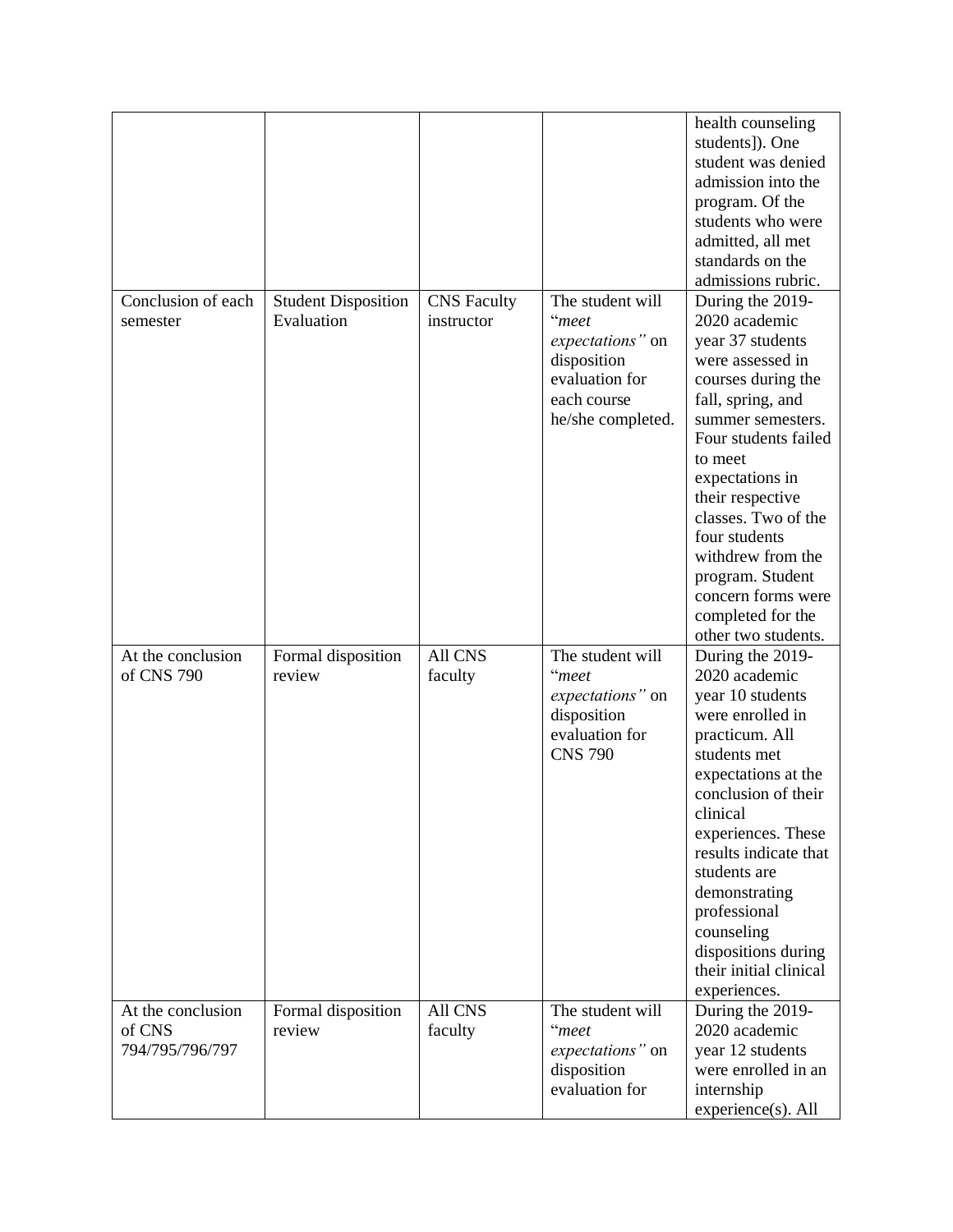|  | <b>CNS</b>     | students met          |
|--|----------------|-----------------------|
|  | 794/795/796797 |                       |
|  |                | expectations at the   |
|  |                | conclusion of their   |
|  |                | clinical              |
|  |                | experiences. These    |
|  |                | results indicate that |
|  |                | students are          |
|  |                | demonstrating         |
|  |                | professional          |
|  |                | counseling            |
|  |                | dispositions during   |
|  |                | their clinical        |
|  |                | experiences.          |

**KPI 1.2 - Ethics:** Students who complete the program will demonstrate an understanding of ethical and legal practice relating to professional counseling

| When assessment<br>occurs                                         | <b>Assessment Tool</b>               | Party<br>Conducting<br>Assessment | Criteria for<br><b>Success</b>                                                                                                      | 2019-2020<br>Analysis                                                                                                                                                                                                                                                                                                                                                            |
|-------------------------------------------------------------------|--------------------------------------|-----------------------------------|-------------------------------------------------------------------------------------------------------------------------------------|----------------------------------------------------------------------------------------------------------------------------------------------------------------------------------------------------------------------------------------------------------------------------------------------------------------------------------------------------------------------------------|
| $CNS$ 625 – Legal<br>and Ethical<br><b>Dilemmas</b><br>Assignment | Legal and Ethical<br>Dilemmas Rubric | <b>CNS</b> Faculty<br>Instructor  | The student will<br>"meet<br>expectations" on<br>the Legal and<br><b>Ethical Dilemmas</b><br>project.                               | 11 students<br>completed the<br>assignment in<br>summer 2020. All<br>students met<br>expectations based<br>on criteria outlined<br>in the legal and<br>ethical dilemmas<br>rubric. These<br>results indicate that<br>students are able to<br>demonstrate a<br>knowledge<br>regarding ACA<br>Code of Ethics and<br><b>KY Laws</b><br>pertaining to<br>professional<br>counselors. |
| <b>CNS 790 - CESA</b>                                             | <b>CESA Rubric</b>                   | <b>All CNS</b><br>faculty         | The student will<br>"meet<br>expectations" on<br>the criteria<br>specific to ethical<br>and legal<br>considerations on<br>the CESA. | 12 students<br>completed the<br>CESA during the<br>2019-2020<br>academic year. All<br>but one student<br>$(91.7%)$ met<br>expectations on the<br>criteria of the<br>CESA that is                                                                                                                                                                                                 |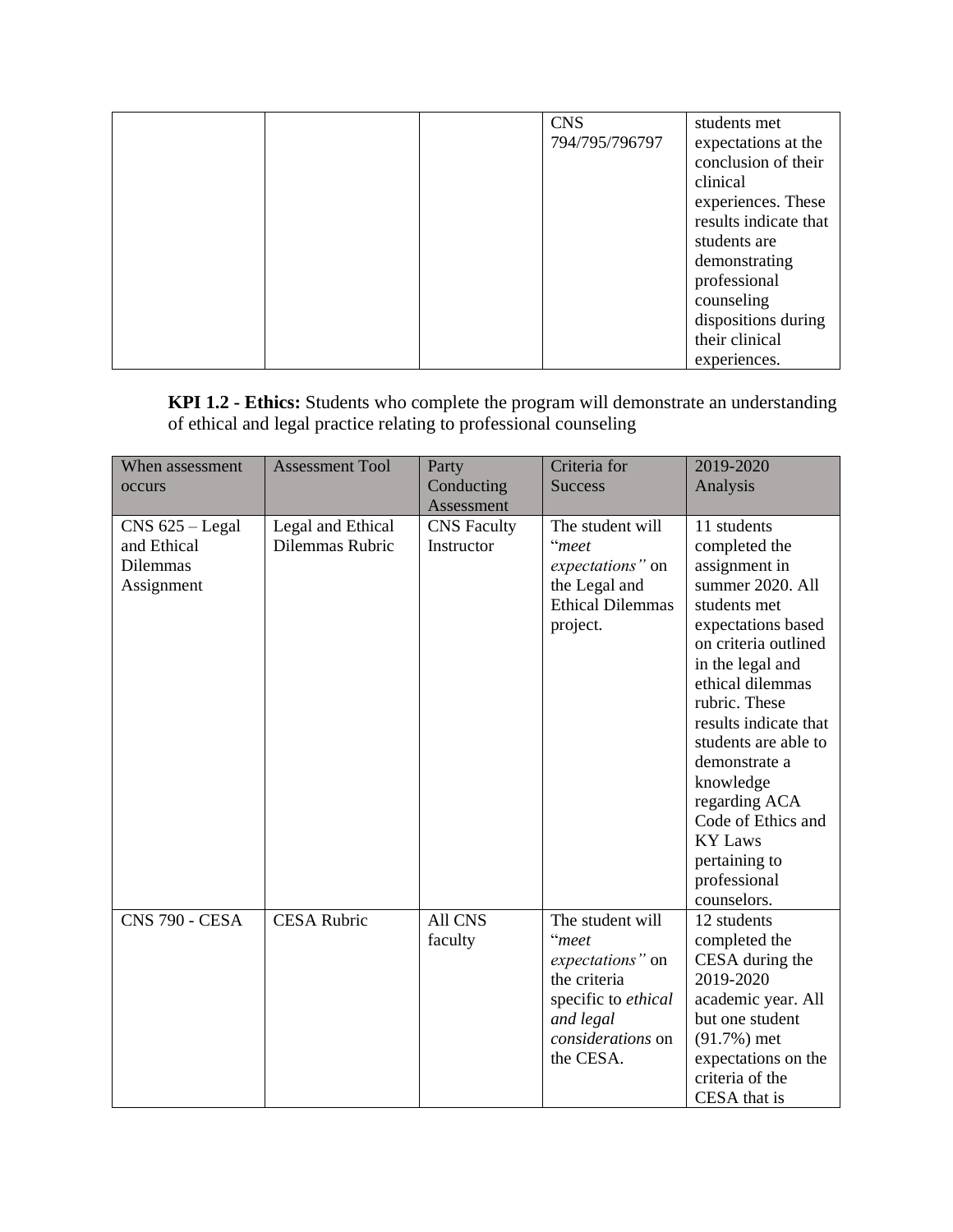|                                                          |             |                    |                                                                                                                                                                                                           | specific to ethical<br>and legal<br>considerations. The<br>student who did not<br>pass the standard<br>will need to be<br>assessed again in<br>practicum.<br>When assessing for                                                                                                                                                                                                                                                                         |
|----------------------------------------------------------|-------------|--------------------|-----------------------------------------------------------------------------------------------------------------------------------------------------------------------------------------------------------|---------------------------------------------------------------------------------------------------------------------------------------------------------------------------------------------------------------------------------------------------------------------------------------------------------------------------------------------------------------------------------------------------------------------------------------------------------|
|                                                          |             |                    |                                                                                                                                                                                                           | proficiency for<br>initial certification,<br>the counseling<br>program will<br>require applicants<br>to speak to the<br>ethical and legal<br>considerations of a<br>professional school<br>counselor.                                                                                                                                                                                                                                                   |
| Semester prior to<br>final semester or<br>final semester | <b>CPCE</b> | All CNS<br>faculty | The student will<br>demonstrate<br>competence by<br>scoring within<br>one standard<br>deviation of the<br>national average<br>on the<br>Professional<br>Orientation and<br>Ethics portion of<br>the exam. | During the 2019-<br>2020 academic<br>year, the<br>counseling program<br>had 10 students<br>register for the<br>CPCE. All 10<br>students scored<br>within at least one<br>standard deviation<br>of the Professional<br>Orientation and<br>Ethics domain of<br>the CPCE. This<br>result indicates that<br>by the time<br>students are<br>nearing graduation,<br>these students can<br>demonstrate sound<br>knowledge<br>regarding<br>professional ethics. |

# **SLO 2 – Students will practice reflective, theoretically-grounded counseling**

**KPI 2.1 - Theory:** Students who complete the program will demonstrate knowledge and understanding of counseling theory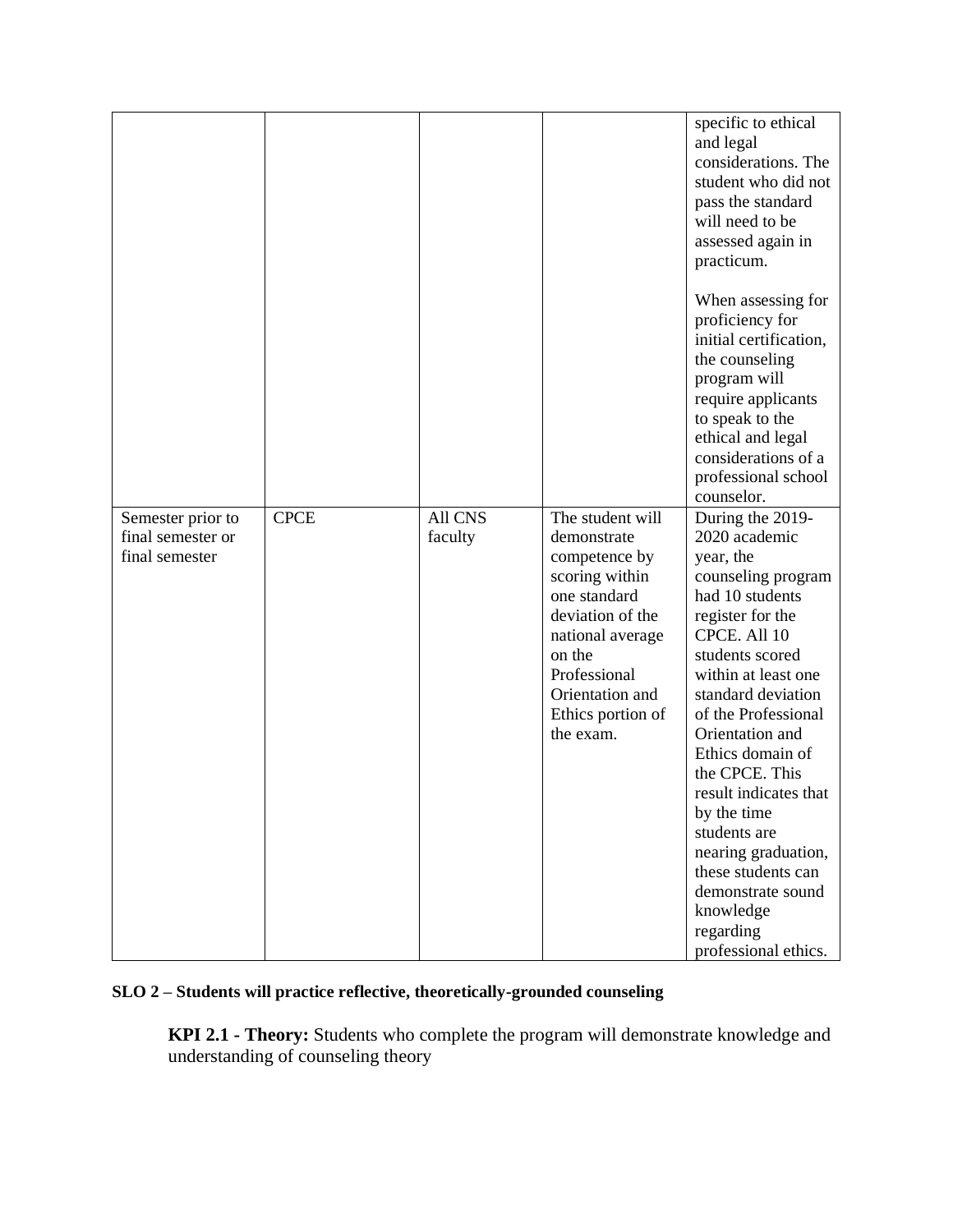| When assessment<br>occurs   | <b>Assessment Tool</b>          | Party<br>Conducting              | Criteria for<br><b>Success</b>                                                                                               | 2019-2020<br>Analysis                                                                                                                                                                                                                                                                                                                                                                                                                                                                                                                  |
|-----------------------------|---------------------------------|----------------------------------|------------------------------------------------------------------------------------------------------------------------------|----------------------------------------------------------------------------------------------------------------------------------------------------------------------------------------------------------------------------------------------------------------------------------------------------------------------------------------------------------------------------------------------------------------------------------------------------------------------------------------------------------------------------------------|
|                             |                                 | Assessment                       |                                                                                                                              |                                                                                                                                                                                                                                                                                                                                                                                                                                                                                                                                        |
| CNS 624 -<br>Theories Paper | <b>Theories Paper</b><br>Rubric | <b>CNS</b> Faculty<br>Instructor | The student will<br>"meet<br>expectations" on<br>the Theories<br>Paper                                                       | 15 counseling<br>students were<br>enrolled in CNS<br>624, Theories of<br>Counseling. All 15<br>students met<br>expectations on the<br><b>Theory Paper</b><br>assignment. This<br>result indicates that<br>students are<br>developing a<br>foundational<br>understanding of<br>their theoretical<br>orientation soon<br>after the starting<br>the counseling<br>program.                                                                                                                                                                |
| <b>CNS 790 - CESA</b>       | <b>CESA Rubric</b>              | All CNS<br>faculty               | The student will<br>"meet<br>expectations" on<br>the criteria<br>specific to<br>counseling<br>theories on the<br><b>CESA</b> | 12 students<br>completed the<br>CESA during the<br>2019-2020<br>academic year. All<br>but one student<br>$(91.7%)$ met<br>standards on the<br>criteria of the<br>CESA that is<br>specific to<br>counseling theory<br>domain. The<br>student who did not<br>pass the standard<br>will need to be<br>assessed again in<br>practicum.<br>When assessing for<br>proficiency for<br>initial certification,<br>the counseling<br>program will<br>require applicants<br>to speak to how<br>they will apply<br>their counseling<br>theory as a |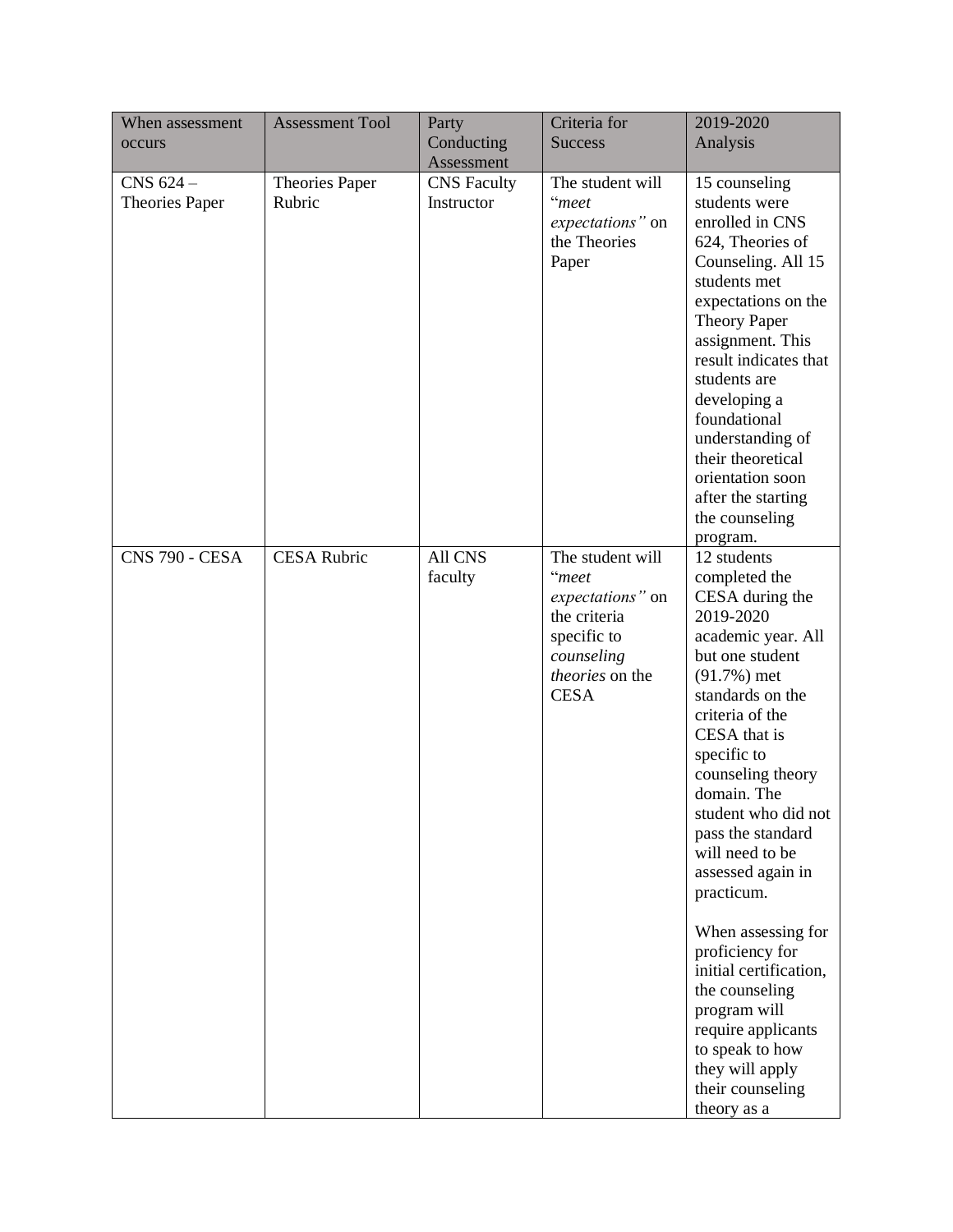|                   |                     |                    |                   | Professional School |
|-------------------|---------------------|--------------------|-------------------|---------------------|
|                   |                     |                    |                   | Counselor.          |
| CNS 794, 795, 797 | Oral Defense rubric | <b>CNS</b> Faculty | The student will  | During the 2019-    |
| - Oral Defense    |                     | instructor         | "meet             | 2020 academic       |
|                   |                     |                    | expectations" on  | year, nine students |
|                   |                     |                    | the criteria      | were enrolled in a  |
|                   |                     |                    | specific to the   | clinical experience |
|                   |                     |                    | oral presentation | where they were     |
|                   |                     |                    | of his/her        | required to take    |
|                   |                     |                    | counseling theory | part in the Oral    |
|                   |                     |                    | for the Oral      | Defense. All nine   |
|                   |                     |                    | Defense           | students met        |
|                   |                     |                    | presentation.     | expectations on the |
|                   |                     |                    |                   | criteria related to |
|                   |                     |                    |                   | counseling theory.  |
|                   |                     |                    |                   | This result         |
|                   |                     |                    |                   | indicates that as   |
|                   |                     |                    |                   | these students      |
|                   |                     |                    |                   | approached          |
|                   |                     |                    |                   | graduation they had |
|                   |                     |                    |                   | the ability to      |
|                   |                     |                    |                   | demonstrate and     |
|                   |                     |                    |                   | defend their        |
|                   |                     |                    |                   | clinical work       |
|                   |                     |                    |                   | within the scope of |
|                   |                     |                    |                   | their theoretical   |
|                   |                     |                    |                   | framework.          |

**KPI 2.2 - Skills:** Students who complete the program will demonstrate essential interviewing and counseling skills

| When assessment      | <b>Assessment Tool</b> | Party              | Criteria for         | 2019-2020            |
|----------------------|------------------------|--------------------|----------------------|----------------------|
| occurs               |                        | Conducting         | <b>Success</b>       | Analysis             |
|                      |                        | Assessment         |                      |                      |
| $CNS$ 619 $-$        | Foundational           | <b>CNS</b> Faculty | The student will     | 13 students were     |
| Foundational         | <b>Working Stage</b>   | Instructor         | "meet                | enrolled in CNS      |
| <b>Working Stage</b> | Counseling Skills      |                    | expectations" on     | 619. All 13 met      |
| Counseling Skills    | Rubric                 |                    | the Foundational     | expectations for the |
|                      |                        |                    | <b>Working Stage</b> | Foundational         |
|                      |                        |                    | Counseling Skills    | <b>Working Stage</b> |
|                      |                        |                    |                      | Skills. This result  |
|                      |                        |                    |                      | suggests that        |
|                      |                        |                    |                      | students are         |
|                      |                        |                    |                      | learning to apply    |
|                      |                        |                    |                      | foundational         |
|                      |                        |                    |                      | counseling skills    |
|                      |                        |                    |                      | appropriately by     |
|                      |                        |                    |                      | the end of the       |
|                      |                        |                    |                      | semester.            |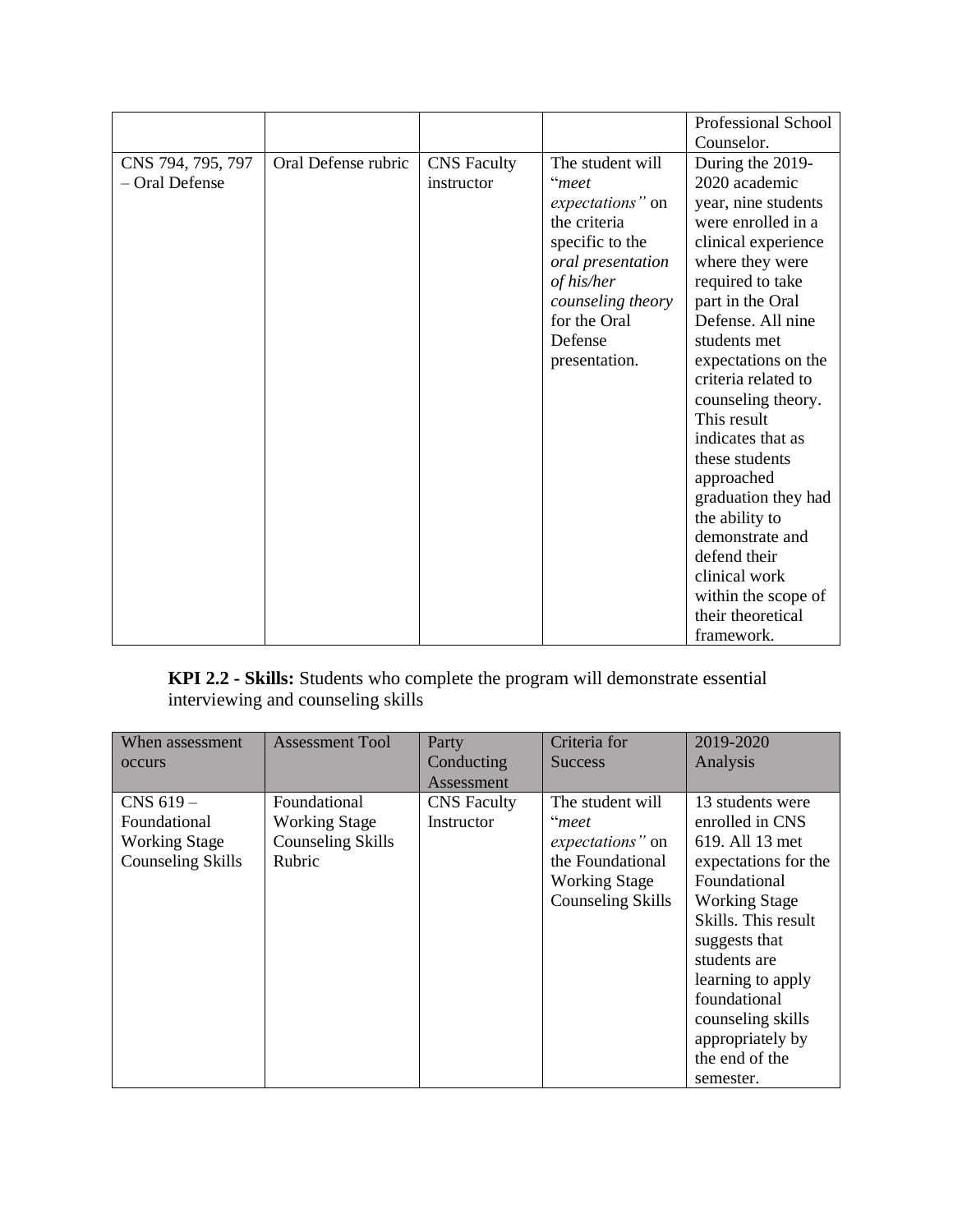| $CNS$ 790 – Case |                                    |                    | The student will         |                      |
|------------------|------------------------------------|--------------------|--------------------------|----------------------|
| Presentation     | <b>Case Presentation</b><br>Rubric | <b>CNS</b> Faculty | "meet                    | During the 2019-     |
|                  |                                    | Instructor         |                          | 2020 academic        |
|                  |                                    |                    | expectations" on         | year, 11 students    |
|                  |                                    |                    | the criteria             | were enrolled in the |
|                  |                                    |                    | specific to              | CNS 790,             |
|                  |                                    |                    | counseling skills        | Practicum. All 11    |
|                  |                                    |                    |                          | students met         |
|                  |                                    |                    |                          | expectations on the  |
|                  |                                    |                    |                          | criteria of the Case |
|                  |                                    |                    |                          | Presentation rubric  |
|                  |                                    |                    |                          | that focused on      |
|                  |                                    |                    |                          | counseling skills.   |
|                  |                                    |                    |                          | This result          |
|                  |                                    |                    |                          | indicates that these |
|                  |                                    |                    |                          | students continued   |
|                  |                                    |                    |                          | to develop and       |
|                  |                                    |                    |                          | demonstrate sound    |
|                  |                                    |                    |                          | foundational and     |
|                  |                                    |                    |                          | working stage        |
|                  |                                    |                    |                          | counseling skills.   |
| CNS 794/795/797  | Oral Defense rubric                | <b>CNS</b> Faculty | The student will         | During the 2019-     |
| - Oral Defense   |                                    | instructor         | "meet                    | 2020 academic        |
|                  |                                    |                    | expectations" on         | year, nine students  |
|                  |                                    |                    | the criteria             | were enrolled in a   |
|                  |                                    |                    |                          |                      |
|                  |                                    |                    | specific to the<br>video | clinical experience  |
|                  |                                    |                    |                          | where they were      |
|                  |                                    |                    | demonstration            | required to take     |
|                  |                                    |                    | that highlights          | part in the Oral     |
|                  |                                    |                    | relationship             | Defense. All nine    |
|                  |                                    |                    | building and             | students met         |
|                  |                                    |                    | working stage            | expectations on the  |
|                  |                                    |                    | counseling skills        | criteria related to  |
|                  |                                    |                    | for the Oral             | the counseling       |
|                  |                                    |                    | Defense                  | demonstration.       |
|                  |                                    |                    | presentation.            | This result          |
|                  |                                    |                    |                          | indicates that as    |
|                  |                                    |                    |                          | these students       |
|                  |                                    |                    |                          | approached           |
|                  |                                    |                    |                          | graduation they      |
|                  |                                    |                    |                          | continued to         |
|                  |                                    |                    |                          | demonstrate both     |
|                  |                                    |                    |                          | foundational and     |
|                  |                                    |                    |                          | working stage        |
|                  |                                    |                    |                          | counseling skills.   |

**KPI 2.3 – Group:** Students who complete the program will design and facilitate group interventions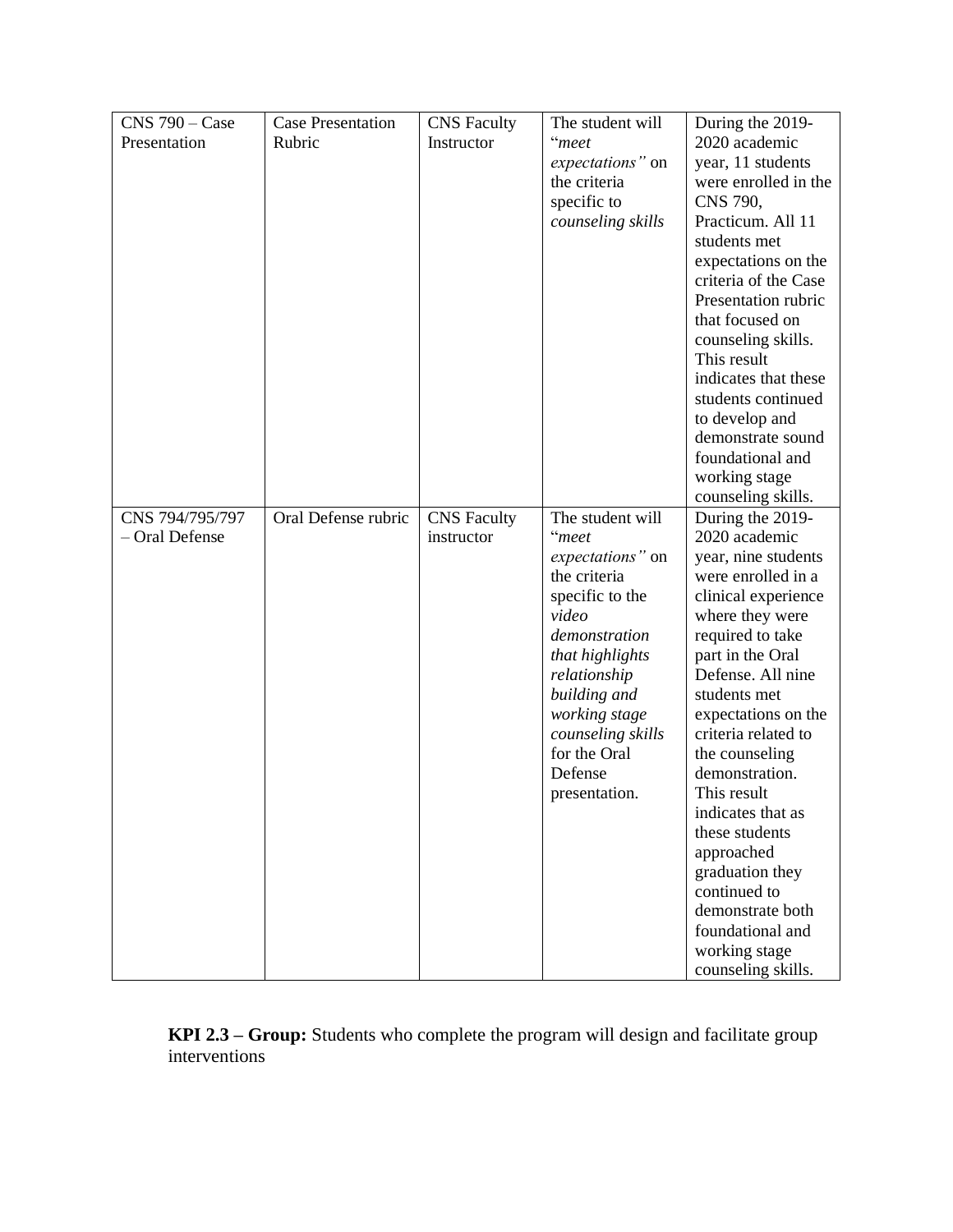| When assessment<br>occurs                                | <b>Assessment Tool</b>     | Party<br>Conducting<br>Assessment | Criteria for<br><b>Success</b>                                                                                                                                                       | 2019-2020<br>Analysis                                                                                                                                                                                                                                                                                                                       |
|----------------------------------------------------------|----------------------------|-----------------------------------|--------------------------------------------------------------------------------------------------------------------------------------------------------------------------------------|---------------------------------------------------------------------------------------------------------------------------------------------------------------------------------------------------------------------------------------------------------------------------------------------------------------------------------------------|
| $CNS$ 692 – Group<br>Proposal                            | Group Proposal<br>Rubric   | <b>CNS</b> Faculty<br>Instructor  | The student will<br>"meet<br>expectations" on<br>the Group<br>Proposal                                                                                                               | 12 counseling<br>students were<br>enrolled in CNS<br>692, Group<br>Counseling. All 12<br>students met<br>expectations. This<br>result indicates that<br>the students in this<br>course understood<br>the various<br>components<br>required to<br>effectively develop,<br>market, and assess<br>group work.                                  |
| Clinicals (CNS<br>790, 794, or 795)                      | Group Verification<br>Form | Site Supervisor                   | The student will<br>complete group<br>sessions as<br>verified by site<br>supervisor                                                                                                  | During the 2019-<br>2020, 11 students<br>facilitated group<br>work during their<br>clinical<br>experiences. These<br>students were able<br>to demonstrate<br>foundational group<br>work skills.                                                                                                                                             |
| Semester prior to<br>final semester or<br>final semester | <b>CPCE</b>                | All CNS<br>faculty                | The student will<br>demonstrate<br>competence by<br>scoring within<br>one standard<br>deviation of the<br>national average<br>on the Group<br>Counseling and<br>Group Work<br>Domain | The Counseling<br>Program had 10<br>students take the<br>CPCE in during the<br>2019-2020<br>academic year. All<br>10 students passed<br>the Group<br>Counseling and<br>Group Work<br>domain of the<br>CPCE on their first<br>attempt. This result<br>suggests that<br>students have a<br>solid understanding<br>of group work<br>knowledge. |

**SLO 3 – Students will demonstrate multicultural competency and be prepared to work with diverse clientele across the lifespan**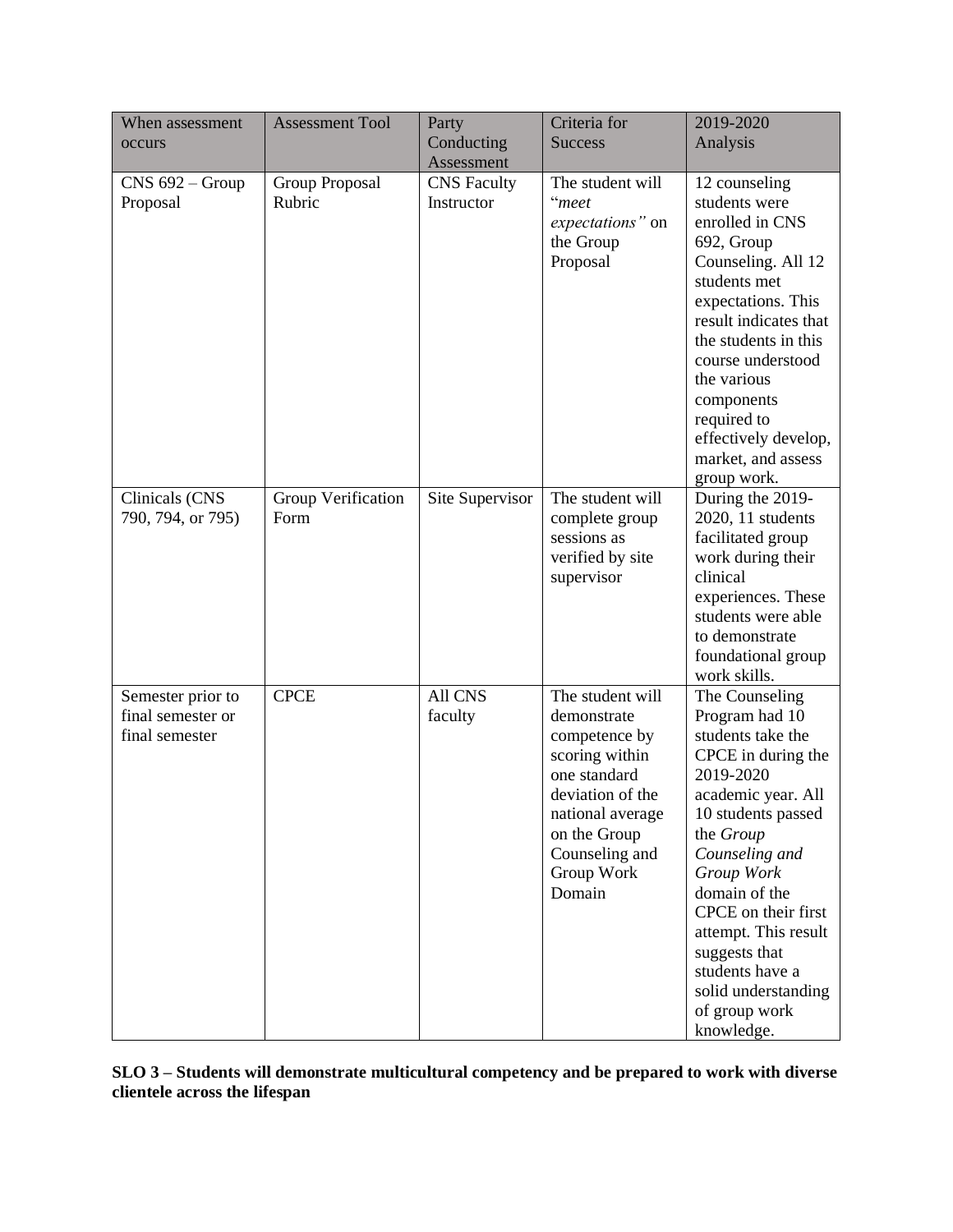**KPI 3.1 - Diversity:** Students who complete the program will demonstrate an ability to understand diverse cultural attitudes, beliefs, understandings, and acculturative experiences, including specific experiential learning activities

| When assessment          | <b>Assessment Tool</b>   | Party      | Criteria for        | 2019-2020                           |
|--------------------------|--------------------------|------------|---------------------|-------------------------------------|
| occurs                   |                          | Conducting | <b>Success</b>      | Analysis                            |
|                          |                          | Assessment |                     |                                     |
| $CNS$ 671 – at start     | <b>MAKSS</b>             | Faculty    | The student will    | 11 counseling                       |
| and conclusion of        |                          | Instructor | demonstrate         | students were                       |
| course                   |                          |            | growth (improved    | enrolled in the CNS                 |
|                          |                          |            | post-test score) in | 671, Multicultural                  |
|                          |                          |            | the subtest areas   | Counseling, during                  |
|                          |                          |            | of the MAKSS.       | the spring 2020                     |
|                          |                          |            |                     | semester. In the                    |
|                          |                          |            |                     | table below, mean                   |
|                          |                          |            |                     | scores can be seen                  |
|                          |                          |            |                     | for each subscale of                |
|                          |                          |            |                     | MAKSS and total                     |
|                          |                          |            |                     | score. The results                  |
|                          |                          |            |                     | indicate an increase                |
|                          |                          |            |                     | in scores in each                   |
|                          |                          |            |                     | area, indicating that               |
|                          |                          |            |                     | students are                        |
|                          |                          |            |                     | increasing their                    |
|                          |                          |            |                     | multicultural                       |
|                          |                          |            |                     | knowledge,                          |
|                          |                          |            |                     | awareness, and                      |
|                          |                          |            |                     | skills through the<br>course of the |
|                          |                          |            |                     |                                     |
|                          |                          |            |                     | semester.                           |
|                          |                          |            |                     |                                     |
|                          |                          |            |                     | Awareness                           |
|                          |                          |            |                     | Pre/Post                            |
|                          |                          |            |                     | 25.7/28.6                           |
|                          |                          |            |                     | Knowledge                           |
|                          |                          |            |                     | Pre/Post                            |
|                          |                          |            |                     | 25/35.3                             |
|                          |                          |            |                     | <b>Skills</b>                       |
|                          |                          |            |                     | Pre/Post                            |
|                          |                          |            |                     | 21.3/32.7                           |
|                          |                          |            |                     |                                     |
|                          |                          |            |                     | Total                               |
|                          |                          |            |                     | Pre/Post                            |
|                          |                          |            |                     | 72/96.6                             |
| CNS 671-                 | <b>Cultural Exposure</b> | Faculty    | The student will    | 11 counseling                       |
| <b>Cultural Exposure</b> | Rubric                   | Instructor | "meet               | students were                       |
| Assignment               |                          |            | expectations" on    | enrolled in the CNS                 |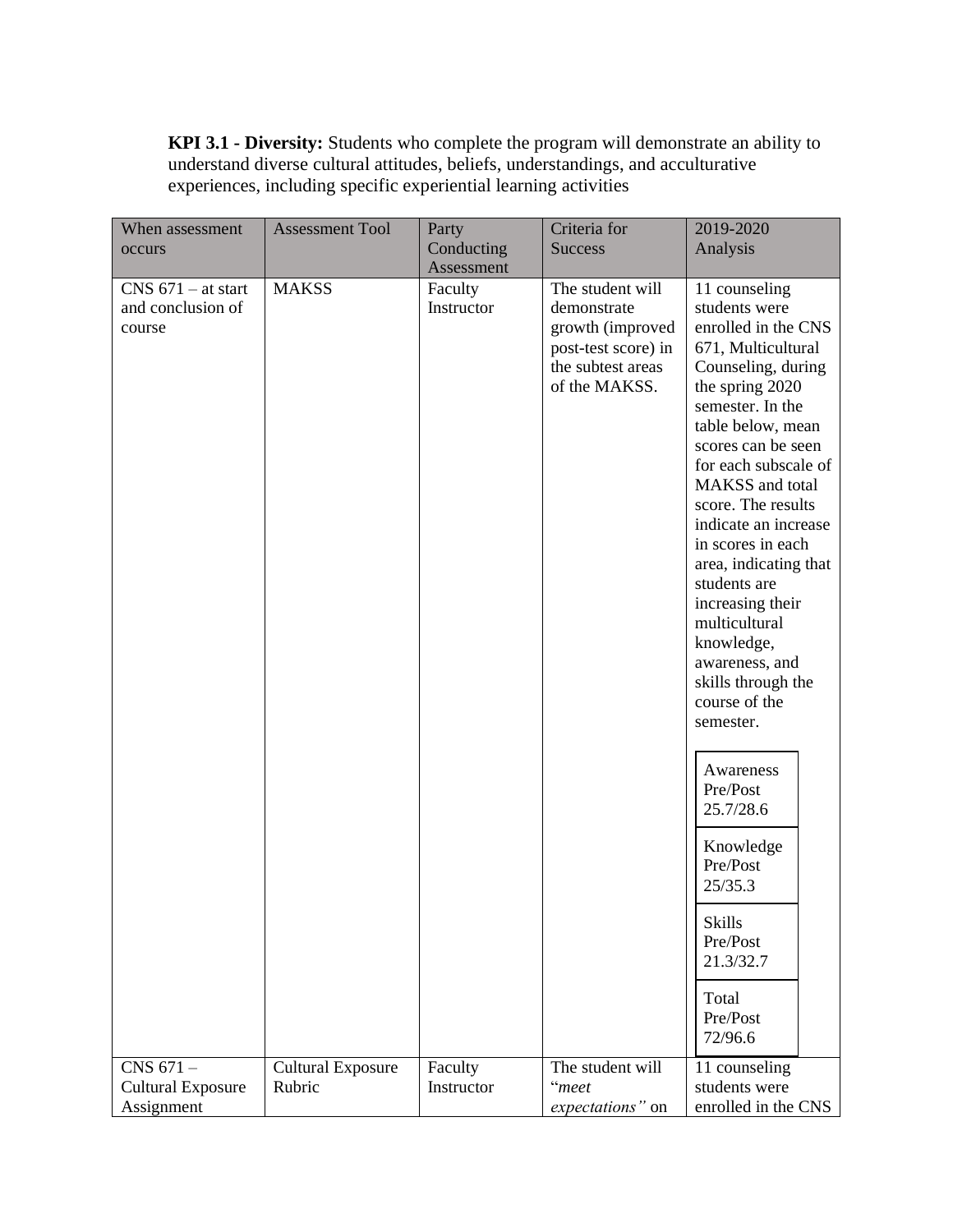|                   |             |                | the Cultural              | 671, Multicultural       |
|-------------------|-------------|----------------|---------------------------|--------------------------|
|                   |             |                | Exposure project.         | Counseling, during       |
|                   |             |                |                           | the spring 2020          |
|                   |             |                |                           | semester. All 11         |
|                   |             |                |                           | students met             |
|                   |             |                |                           | expectations on the      |
|                   |             |                |                           | <b>Cultural Exposure</b> |
|                   |             |                |                           | assignment,              |
|                   |             |                |                           | indicating that          |
|                   |             |                |                           | students were able       |
|                   |             |                |                           | to the reflect on        |
|                   |             |                |                           | and articulate self-     |
|                   |             |                |                           | awareness within         |
|                   |             |                |                           | the scope of             |
|                   |             |                |                           | diversity and            |
|                   |             |                |                           | systemic                 |
|                   |             |                |                           | oppression.              |
| Semester prior to | <b>CPCE</b> | <b>All CNS</b> | The student will          | The Counseling           |
| final semester or |             | faculty        | demonstrate               | Program had 10           |
| final semester    |             |                | competence by             | students take the        |
|                   |             |                | scoring within            | CPCE during the          |
|                   |             |                | one standard              | 2019-2020                |
|                   |             |                | deviation of the          | academic year. All       |
|                   |             |                | national average          | 10 students passed       |
|                   |             |                | on the Social and         | the Social and           |
|                   |             |                | <b>Cultural Diversity</b> | Cultural Diversity       |
|                   |             |                | Domain                    | domain of the            |
|                   |             |                |                           | CPCE on their first      |
|                   |             |                |                           | attempt. This result     |
|                   |             |                |                           | suggests that            |
|                   |             |                |                           | students have a          |
|                   |             |                |                           | comprehensive            |
|                   |             |                |                           | understanding of         |
|                   |             |                |                           | multicultural            |
|                   |             |                |                           | counseling               |

**KPI 3.2 - Lifespan:** Students who complete the program will demonstrate an understanding of behaviors and issues across the lifespan

| When assessment | <b>Assessment Tool</b> | Party      | Criteria for     | 2019-2020           |
|-----------------|------------------------|------------|------------------|---------------------|
| occurs          |                        | Conducting | <b>Success</b>   | Analysis            |
|                 |                        | Assessment |                  |                     |
| <b>CNS 635</b>  | Case Study             | Faculty    | The student will | During the 2019-    |
|                 |                        | Instructor | "meet            | 2020 academic       |
|                 |                        |            | expectations" on | year, 9 students    |
|                 |                        |            | the Case Study   | were enrolled in    |
|                 |                        |            | project.         | CNS 635, Human      |
|                 |                        |            |                  | Development. All 9  |
|                 |                        |            |                  | student met         |
|                 |                        |            |                  | expectations on the |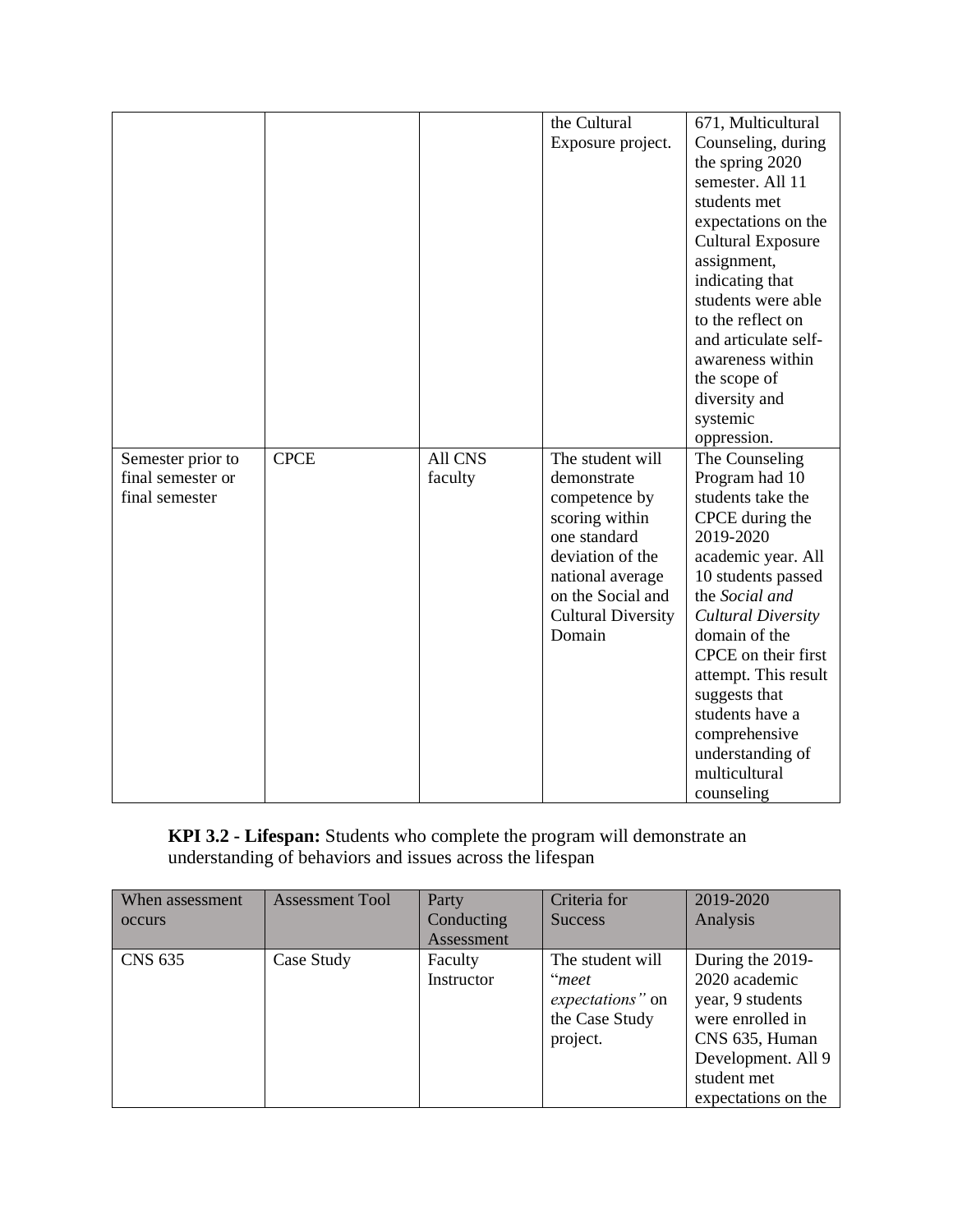|                                                          |             |                           |                                                                                                                                                                                   | Case Study Project,<br>indicating that<br>these students<br>could theorize the<br>potential effects of<br>biopsychosocial<br>issues on the<br>developmental of a<br>human across the<br>lifespan.                                                                                                                                                                                                                                                                                                                                                                                                                                                                                                                                                        |
|----------------------------------------------------------|-------------|---------------------------|-----------------------------------------------------------------------------------------------------------------------------------------------------------------------------------|----------------------------------------------------------------------------------------------------------------------------------------------------------------------------------------------------------------------------------------------------------------------------------------------------------------------------------------------------------------------------------------------------------------------------------------------------------------------------------------------------------------------------------------------------------------------------------------------------------------------------------------------------------------------------------------------------------------------------------------------------------|
| Semester prior to<br>final semester or<br>final semester | <b>CPCE</b> | <b>All CNS</b><br>faculty | The student will<br>demonstrate<br>competence by<br>scoring within<br>one standard<br>deviation of the<br>national average<br>on the Human<br>Growth and<br>Development<br>Domain | The Counseling<br>Program had 10<br>students take the<br>CPCE in during the<br>2019-2020<br>academic year. All<br>but one student<br>passed the Human<br>Growth and<br>Development<br>domain of the<br>CPCE on their first<br>attempt (the one<br>student who did not<br>pass retook the<br>exam twice and<br>passed on the third<br>attempt). This<br>result suggests that<br>the majority of this<br>sample possessed a<br>comprehensive<br>knowledge<br>regarding<br>biopsychosocial<br>issues across the<br>lifespan.<br>The program has<br>made plans to pilot<br>a human<br>development<br>question to the<br>CESA to assess<br>knowledge within<br>this domain at or<br>about the halfway<br>point of students'<br>progression in the<br>program. |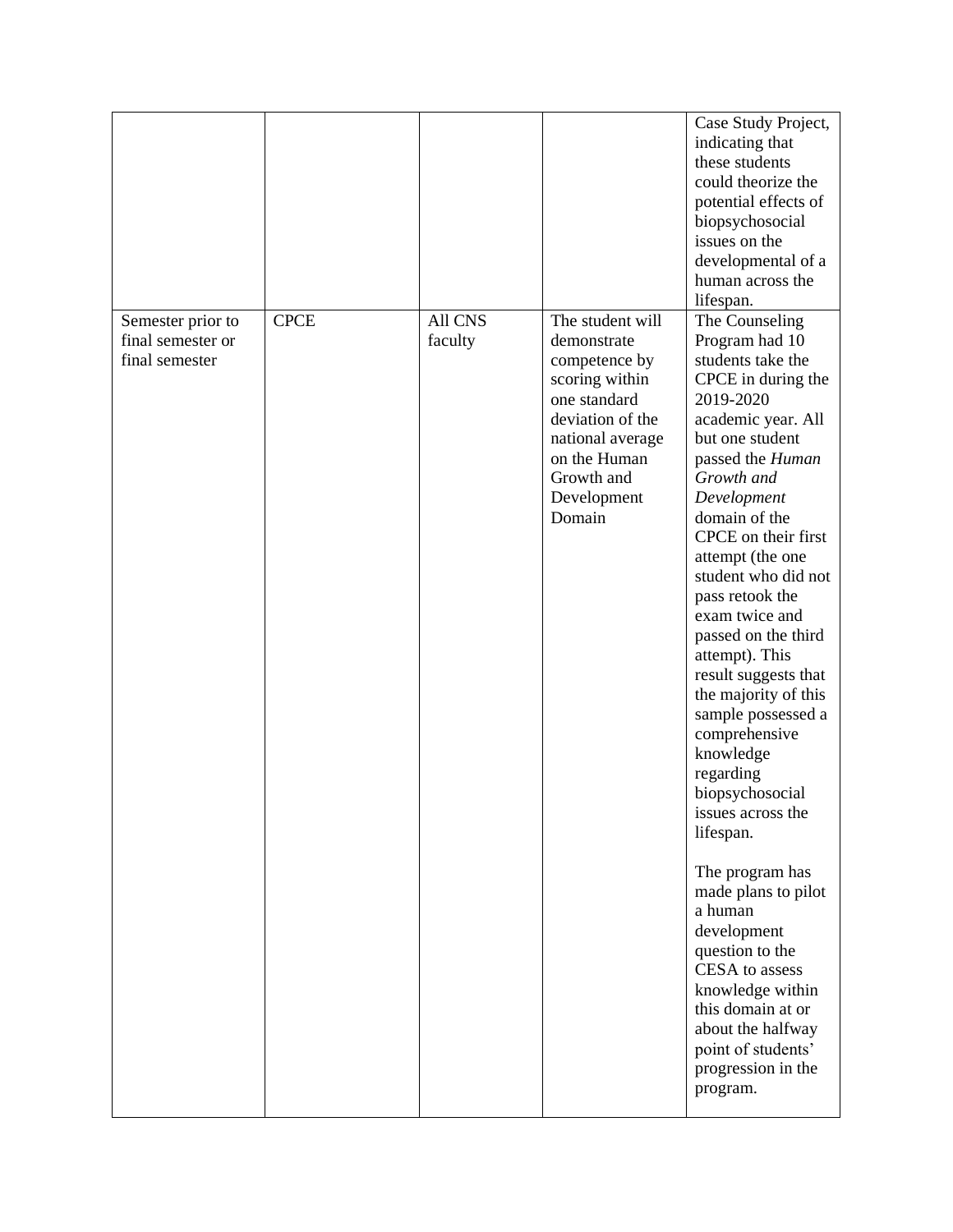### **SLO 4 – Students will demonstrate a readiness to work within the spectrum of mental health settings**

**KPI 4.1 - Assessment:** Students who complete the program will demonstrate knowledge of the helping process, inclusive of assessment tools, psychometric constructs, and diagnosing and treatment planning

| When assessment                             | <b>Assessment Tool</b>              | Party                 | Criteria for                                                                | 2019-2020                                                                                                                                                                                                                                                                                                                                                        |
|---------------------------------------------|-------------------------------------|-----------------------|-----------------------------------------------------------------------------|------------------------------------------------------------------------------------------------------------------------------------------------------------------------------------------------------------------------------------------------------------------------------------------------------------------------------------------------------------------|
| occurs                                      |                                     | Conducting            | <b>Success</b>                                                              | Analysis                                                                                                                                                                                                                                                                                                                                                         |
|                                             |                                     | Assessment            |                                                                             |                                                                                                                                                                                                                                                                                                                                                                  |
| $CNS$ 676 – Case<br><b>Study Assignment</b> | Case Study<br>Assignments<br>Rubric | Faculty<br>Instructor | The student will<br>"meet<br>expectations" on<br>the Case Study<br>project. | Nine counseling<br>students were<br>enrolled in CNS<br>676, Diagnosis and<br>Treatment<br>Planning. All<br>students met<br>expectations on the<br>Case Study Project.<br>These results<br>indicate that at the<br>conclusion of this<br>course, these<br>students were able<br>to demonstrate<br>appropriate                                                     |
|                                             |                                     |                       |                                                                             | diagnoses based on<br>the DSM 5.                                                                                                                                                                                                                                                                                                                                 |
| CNS 683-<br>Midterm Exam                    | Midterm Exam                        | Faculty<br>Instructor | The student will<br>pass the midterm<br>exam with a C<br>grade or better    | During the 2019-<br>2020 academic<br>year, nine<br>counseling students<br>were enrolled in<br>CNS 683, Test and<br>Measurements. All<br>nine students<br>passed the midterm<br>exam with a grade<br>of C or better.<br>These results<br>indicated that these<br>students were able<br>to demonstrate<br>foundational<br>knowledge<br>regarding<br>psychometrics. |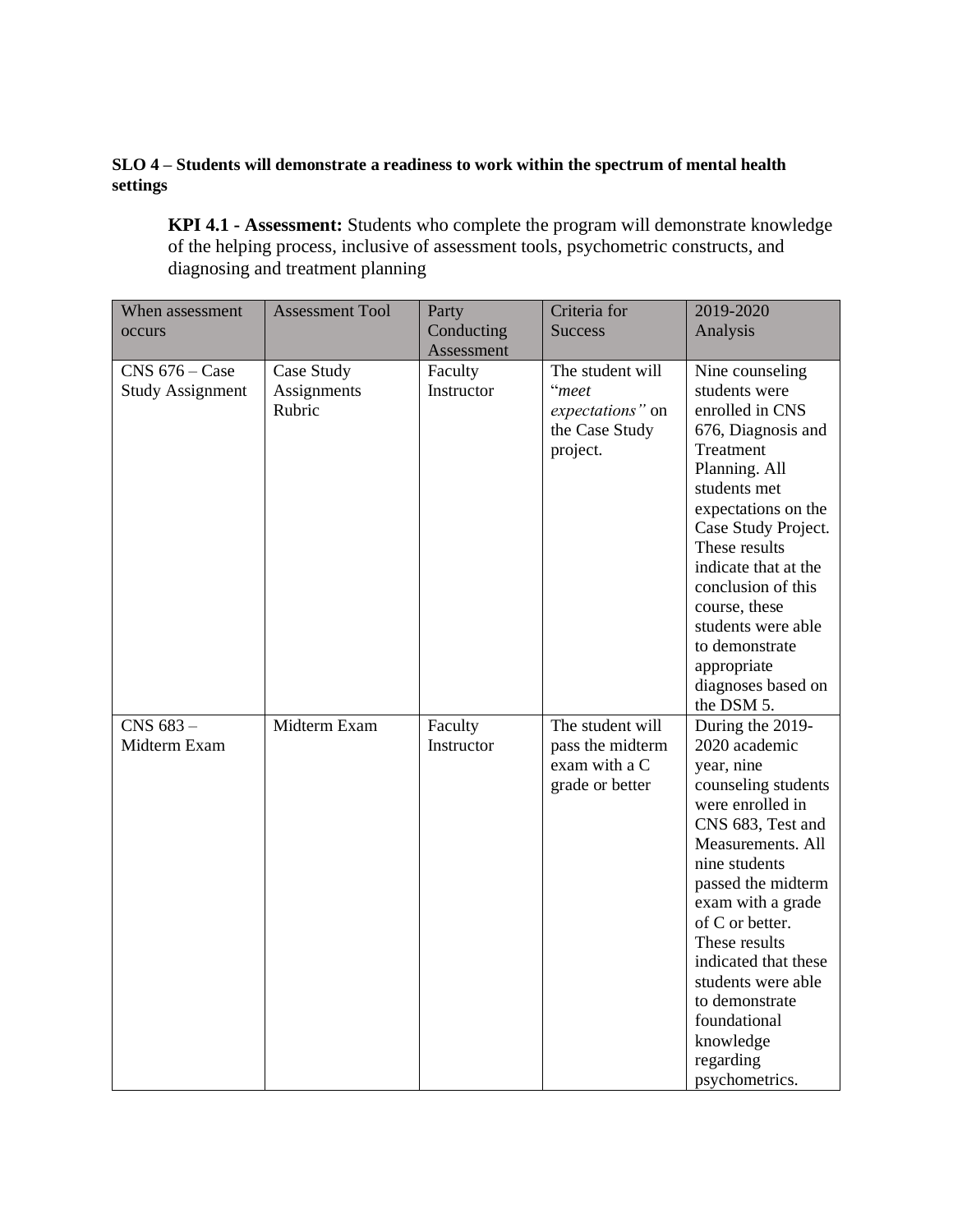| CNS 722 - Movie   | Movie Paper | Faculty    | The student will      | 13 counseling         |
|-------------------|-------------|------------|-----------------------|-----------------------|
| Paper             | Rubric      | Instructor | "meet                 | students were         |
|                   |             |            | expectations" on      | enrolled in CNS       |
|                   |             |            | the Movie Paper       | 722, Substance Use    |
|                   |             |            | Assignment.           | and Addictions        |
|                   |             |            |                       | Counseling. All 13    |
|                   |             |            |                       | students met          |
|                   |             |            |                       | expectations on the   |
|                   |             |            |                       | Movie Paper,          |
|                   |             |            |                       | indicating that       |
|                   |             |            |                       | these students were   |
|                   |             |            |                       | able to demonstrate   |
|                   |             |            |                       | knowledge             |
|                   |             |            |                       | regarding             |
|                   |             |            |                       | appropriate           |
|                   |             |            |                       | addictions            |
|                   |             |            |                       | assessments for       |
|                   |             |            |                       | these characters.     |
| Semester prior to | <b>CPCE</b> | All CNS    | The student will      | The Counseling        |
| final semester or |             | Faculty    | demonstrate           | Program had 10        |
| final semester    |             |            | competence by         | students take the     |
|                   |             |            | scoring within        | CPCE in during the    |
|                   |             |            | one standard          | 2019-2020             |
|                   |             |            | deviation of the      | academic year. All    |
|                   |             |            | national average      | students passed the   |
|                   |             |            | on the                | Assessment and        |
|                   |             |            | Assessment and        | Testing domain of     |
|                   |             |            | <b>Testing Domain</b> | the CPCE on their     |
|                   |             |            |                       | first attempt. This   |
|                   |             |            |                       | result suggests that  |
|                   |             |            |                       | these students        |
|                   |             |            |                       | possessed a           |
|                   |             |            |                       | comprehensive         |
|                   |             |            |                       | knowledge             |
|                   |             |            |                       | regarding             |
|                   |             |            |                       | assessment and        |
|                   |             |            |                       | testing as they       |
|                   |             |            |                       | relate to the helping |
|                   |             |            |                       | process.              |

**KPI 4.2 - Career:** Students who complete the program will demonstrate knowledge in career and vocational development of clients

| When assessment | <b>Assessment Tool</b> | Party      | Criteria for     | 2019-2020          |
|-----------------|------------------------|------------|------------------|--------------------|
| occurs          |                        | Conducting | <b>Success</b>   | Analysis           |
|                 |                        | Assessment |                  |                    |
| <b>CNS 686</b>  | Savickas Interview     | Faculty    | The student will | Nine students were |
|                 |                        | Instructor | "meet            | enrolled in CNS    |
|                 |                        |            | expectations" on | 686, Career        |
|                 |                        |            | the Savickas     | Counseling, during |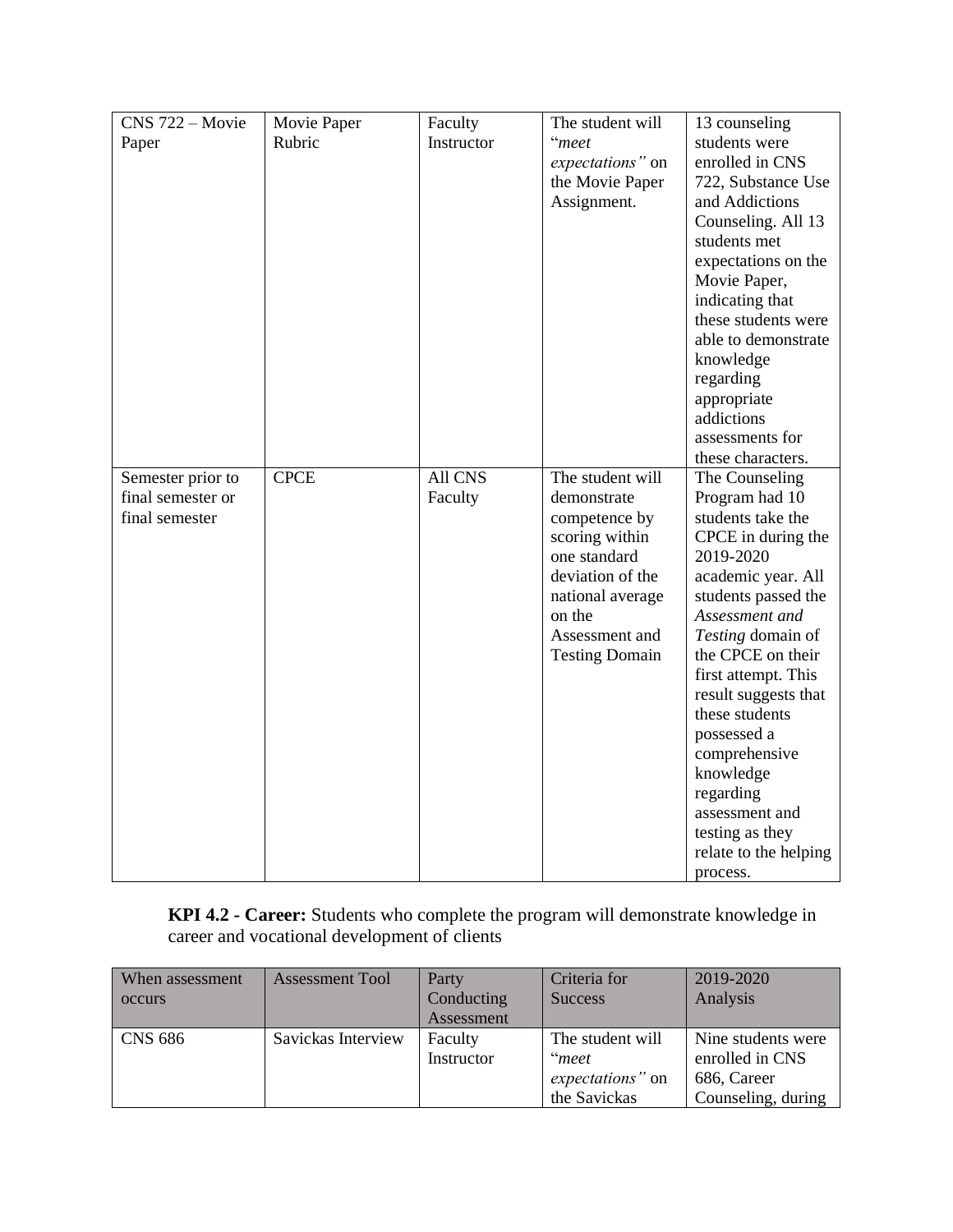|                   |             |         | Interview        | the 2019-2020        |
|-------------------|-------------|---------|------------------|----------------------|
|                   |             |         | Assignment.      | academic year. All   |
|                   |             |         |                  | nine students met    |
|                   |             |         |                  | expectations on the  |
|                   |             |         |                  | Savickas Interview   |
|                   |             |         |                  | Project, indicating  |
|                   |             |         |                  | that these students  |
|                   |             |         |                  | possessed sound      |
|                   |             |         |                  | career counseling    |
|                   |             |         |                  | knowledge.           |
| Semester prior to | <b>CPCE</b> | All CNS | The student will | The Counseling       |
| final semester or |             | faculty | demonstrate      | Program had 10       |
| final semester    |             |         | competence by    | students take the    |
|                   |             |         | scoring within   | CPCE in during the   |
|                   |             |         | one standard     | 2019-2020            |
|                   |             |         | deviation of the | academic year. All   |
|                   |             |         | national average | 10 passed the        |
|                   |             |         | on the Career    | Career               |
|                   |             |         | Development      | Development          |
|                   |             |         | Domain           | domain of the        |
|                   |             |         |                  | CPCE on their first  |
|                   |             |         |                  | attempt. This result |
|                   |             |         |                  | suggests that the    |
|                   |             |         |                  | majority of this     |
|                   |             |         |                  | sample possessed a   |
|                   |             |         |                  | comprehensive        |
|                   |             |         |                  | knowledge            |
|                   |             |         |                  | regarding career     |
|                   |             |         |                  | counseling.          |

**KPI 4.3 - Research:** Students who complete the program will demonstrate the ability to comprehend professional research and literature, especially as it relates to program evaluation and evidence-based practices

| When assessment<br>occurs | <b>Assessment Tool</b>            | Party<br>Conducting<br>Assessment | Criteria for<br><b>Success</b> | Implication of<br>Analysis                                                                                                                                                                                                                                        |
|---------------------------|-----------------------------------|-----------------------------------|--------------------------------|-------------------------------------------------------------------------------------------------------------------------------------------------------------------------------------------------------------------------------------------------------------------|
| <b>ADM 630</b>            | <b>Literature Review</b><br>Paper | Faculty<br>Instructor             | Earn a grade of C<br>or better | Eight counseling<br>students were<br>enrolled in ADM<br>630, Research<br>Methods, during<br>the 2019-2020<br>academic year. All<br>eight met<br>expectations on the<br><b>Literature Review</b><br>Project, indicating<br>that these students<br>could critically |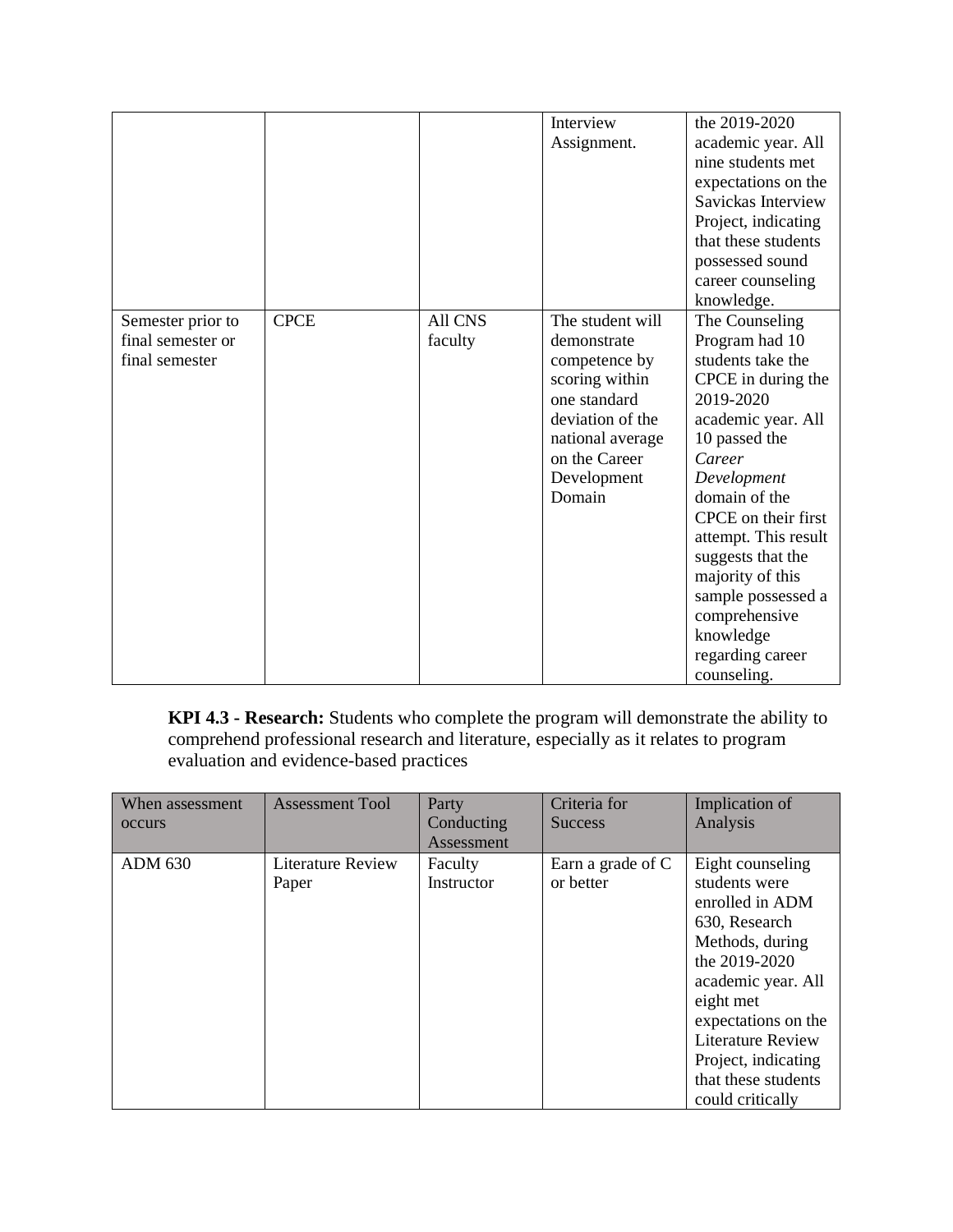|                                                          |             |                    |                                                                                                                                                                                      | assess scholarly<br>writings.                                                                                                                                                                                                                                                                                                                                                             |
|----------------------------------------------------------|-------------|--------------------|--------------------------------------------------------------------------------------------------------------------------------------------------------------------------------------|-------------------------------------------------------------------------------------------------------------------------------------------------------------------------------------------------------------------------------------------------------------------------------------------------------------------------------------------------------------------------------------------|
| Semester prior to<br>final semester or<br>final semester | <b>CPCE</b> | All CNS<br>faculty | The student will<br>demonstrate<br>competence by<br>scoring within<br>one standard<br>deviation of the<br>national average<br>on the Research<br>and Program<br>Evaluation<br>Domain | The Counseling<br>Program had 10<br>students take the<br>CPCE in during the<br>2019-2020<br>academic year. All<br>10 students passed<br>the Research and<br>Program<br>Evaluation domain<br>of the CPCE on<br>their first attempt.<br>This result suggests<br>that these students<br>have<br>comprehensive<br>knowledge<br>regarding research<br>and program<br>evaluation<br>procedures. |

### **CMHC SLO 1 – Students will demonstrate the foundational dispositions and skills of a professional clinical mental health counselor**

**CMHC KPI 1.1 - Counseling Identity:** Students who complete the program will possess a professional counseling identity

| When assessment<br>occurs                   | <b>Assessment Tool</b> | Party<br>Conducting<br>Assessment | Criteria for<br><b>Success</b>                                            | Implication of<br>Analysis                                                                                                                                                                                                                                                                                           |
|---------------------------------------------|------------------------|-----------------------------------|---------------------------------------------------------------------------|----------------------------------------------------------------------------------------------------------------------------------------------------------------------------------------------------------------------------------------------------------------------------------------------------------------------|
| $CNS$ 619 $-$<br>Reflection<br>Assignment 2 | Reflection rubric      | <b>CNS</b> Faculty<br>Instructor  | The student will<br>"meet<br>expectations" on<br>the reflection<br>rubric | 13 counseling<br>students were<br>enrolled in CNS<br>619, Foundational<br>Counseling, in fall<br>2019. All students<br>met expectations<br>for the Reflection<br>Assignment 2,<br>demonstrating an<br>understanding of<br>the various<br>counseling<br>divisions under the<br>American<br>Counseling<br>Association. |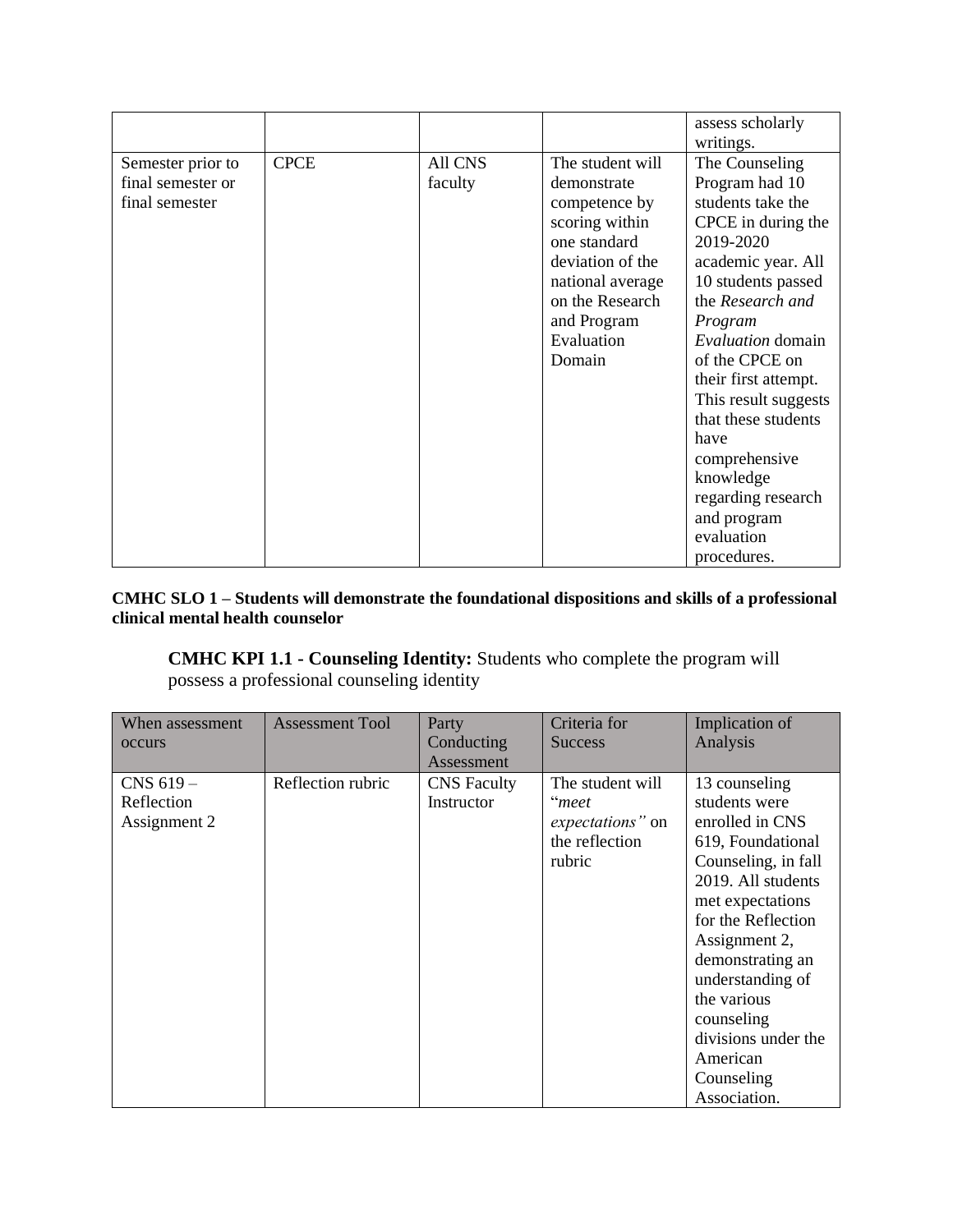| $CNS$ 625 $-$       | Reflection rubric   | <b>CNS</b> Faculty | The student will        | 11 counseling         |
|---------------------|---------------------|--------------------|-------------------------|-----------------------|
| Reflection          |                     | Instructor         | "meet                   | students were         |
| Assignment 3        |                     |                    | expectations" on        | enrolled in the CNS   |
|                     |                     |                    | the reflection          | 625, Legal and        |
|                     |                     |                    | rubric                  | Ethical Issues in     |
|                     |                     |                    |                         | Counseling. All 11    |
|                     |                     |                    |                         | students met          |
|                     |                     |                    |                         | expectations on       |
|                     |                     |                    |                         | Reflection            |
|                     |                     |                    |                         | Assignment 4,         |
|                     |                     |                    |                         | indicating that       |
|                     |                     |                    |                         | these students were   |
|                     |                     |                    |                         | able to articulate    |
|                     |                     |                    |                         | the rationale for the |
|                     |                     |                    |                         | licensure process in  |
|                     |                     |                    |                         | Kentucky.             |
| CNS 795/797-        | Oral Defense rubric | <b>CNS</b> Faculty | The student will        | During the 2019-      |
| <b>Oral Defense</b> |                     | instructor         | "meet                   | 2020 academic         |
|                     |                     |                    | expectations" on        | year, nine students   |
|                     |                     |                    | the criteria            | were enrolled in a    |
|                     |                     |                    | specific to the         | clinical experience   |
|                     |                     |                    | written portion of      | where they were       |
|                     |                     |                    | his/her counseling      | required to take      |
|                     |                     |                    | <i>identity</i> for the | part in the Oral      |
|                     |                     |                    | Oral Defense            | Defense. All nine     |
|                     |                     |                    | presentation.           | students met          |
|                     |                     |                    |                         | expectations on the   |
|                     |                     |                    |                         | criteria related to   |
|                     |                     |                    |                         | the written aspect    |
|                     |                     |                    |                         | of their counseling   |
|                     |                     |                    |                         | identity. This result |
|                     |                     |                    |                         | indicates that as     |
|                     |                     |                    |                         | these students        |
|                     |                     |                    |                         | approached            |
|                     |                     |                    |                         | graduation they       |
|                     |                     |                    |                         | were able to          |
|                     |                     |                    |                         | articulate their      |
|                     |                     |                    |                         | understanding of      |
|                     |                     |                    |                         | self as a             |
|                     |                     |                    |                         | professional          |
|                     |                     |                    |                         | counselor.            |
| Semester prior to   | <b>CPCE</b>         | All CNS            | The student will        | The Counseling        |
| final semester or   |                     | faculty            | demonstrate             | Program had 10        |
| final semester      |                     |                    | competence by           | students take the     |
|                     |                     |                    | scoring within          | CPCE in during the    |
|                     |                     |                    | one standard            | 2019-2020             |
|                     |                     |                    | deviation of the        | academic year. All    |
|                     |                     |                    | national average        | 10 students passed    |
|                     |                     |                    | on the                  | the Professional      |
|                     |                     |                    | Professional            | Orientation and       |
|                     |                     |                    | Counseling              | Ethics domain of      |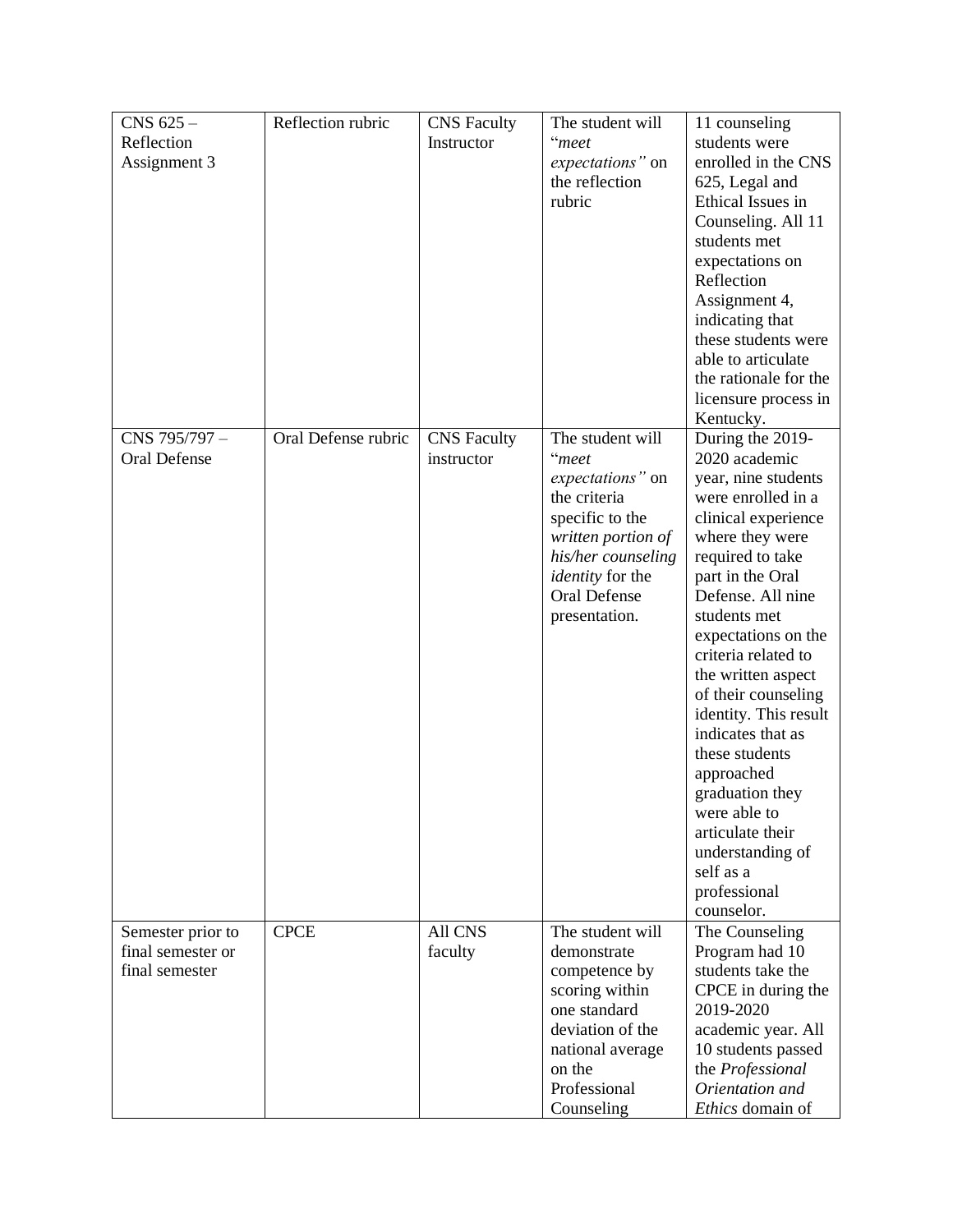|  | Orientation and<br><b>Ethics Domain</b> | the CPCE on their<br>first attempt. This<br>result suggests that<br>these students have<br>comprehensive<br>knowledge<br>regarding research |
|--|-----------------------------------------|---------------------------------------------------------------------------------------------------------------------------------------------|
|  |                                         | and program                                                                                                                                 |
|  |                                         | evaluation<br>procedures.                                                                                                                   |

**CMHC KPI 1.2 - Counseling Skills:** Students who complete the program will demonstrate the ability to conduct formal interviews, properly diagnose, create treatment plans, document services appropriately, and provide varying techniques to promote wellness

| When assessment<br>occurs                      | <b>Assessment Tool</b>                              | Party<br>Conducting<br>Assessment | Criteria for<br><b>Success</b>                                                        | Implication of<br>Analysis                                                                                                                                                                                |
|------------------------------------------------|-----------------------------------------------------|-----------------------------------|---------------------------------------------------------------------------------------|-----------------------------------------------------------------------------------------------------------------------------------------------------------------------------------------------------------|
| $CNS$ 676 – Role<br>Plays and<br>Documentation | Role plays and<br>Case<br>Documentation<br>Rubric   | Faculty<br>Instructor             | The student will<br>"meet<br>expectations" on<br>the role plays and<br>documentation. | During the 2019-<br>2020 academic<br>year, nine<br>counseling students<br>were enrolled in<br>CNS 676, Clinical<br>Diagnosis and<br>Treatment<br>Planning. All nine                                       |
|                                                |                                                     |                                   |                                                                                       | students met<br>expectations on the<br>Role Play Project,<br>indicating that<br>these students were<br>able to demonstrate<br>sound ability to<br>conduct various<br>counseling, intake<br>interventions. |
| CNS 694 – Practice<br><b>Sessions</b>          | <b>Session Review</b><br>Form Rubric                | <b>CNS</b> Faculty<br>Instructor  | The student will<br>"meet<br>expectations" on<br>the session review<br>form rubric    | No results can be<br>reported at this<br>time, as CNS 694,<br>Advanced<br>Counseling and<br>Supervision was<br>not offered during<br>the 2019-2020<br>academic year.                                      |
| CNS 795/797-<br>Site Supervisor<br>Evaluation  | Site Supervisor<br>Evaluation - Final<br>Evaluation | Site Supervisor                   | The student will<br>"meet<br>expectations" on                                         | During the 2019-<br>2020 academic<br>year, nine students                                                                                                                                                  |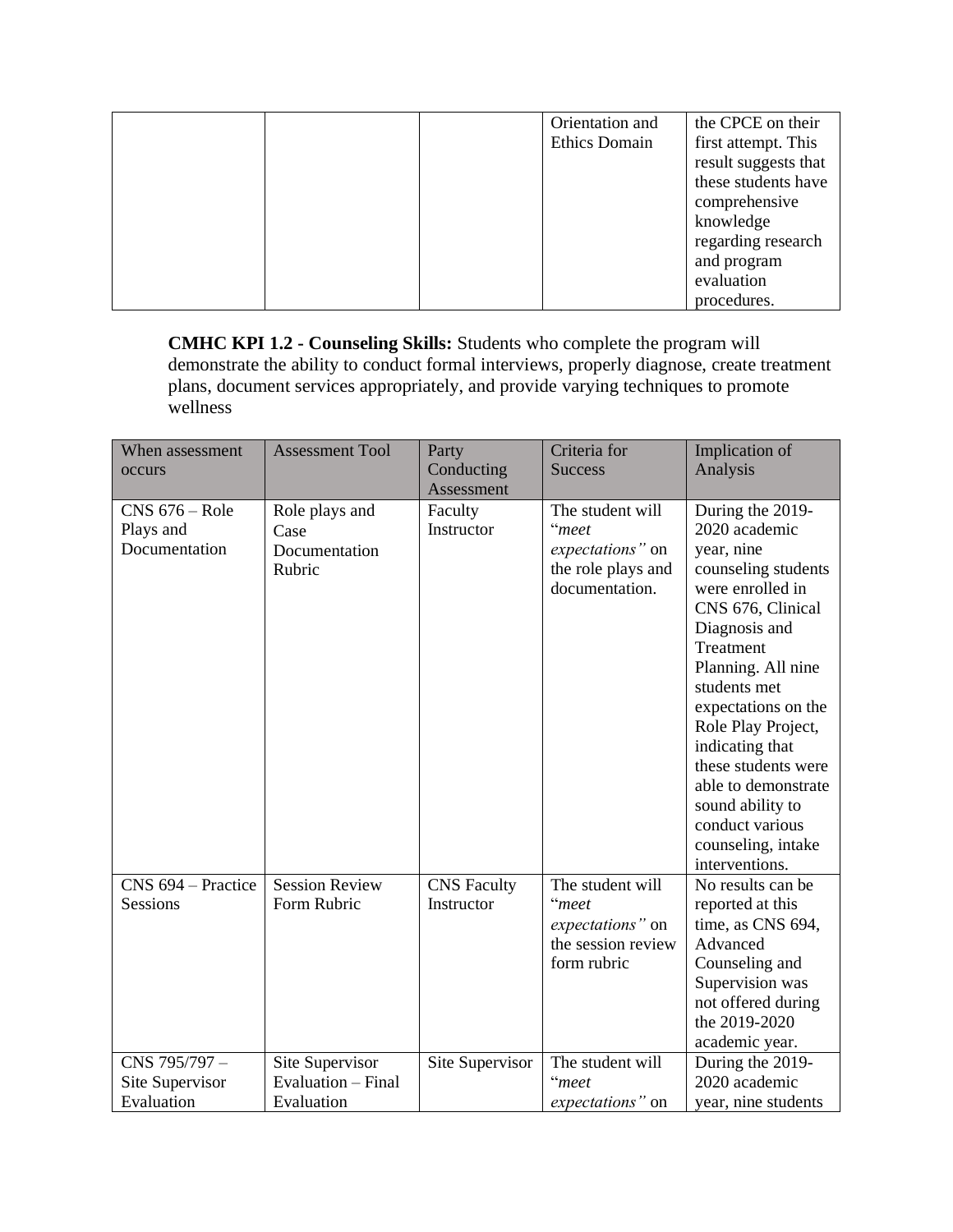|                   |                           |            |                  | were enrolled in      |
|-------------------|---------------------------|------------|------------------|-----------------------|
|                   |                           |            | site supervisor  |                       |
|                   |                           |            | evaluation       | their final clinical  |
|                   |                           |            |                  | experience. The       |
|                   |                           |            |                  | site supervisors for  |
|                   |                           |            |                  | all nine students     |
|                   |                           |            |                  | reported that their   |
|                   |                           |            |                  | supervisees met       |
|                   |                           |            |                  | site expectations.    |
|                   |                           |            |                  | This result           |
|                   |                           |            |                  | indicates the         |
|                   |                           |            |                  | program is            |
|                   |                           |            |                  | preparing             |
|                   |                           |            |                  | competent and         |
|                   |                           |            |                  | clinically skilled    |
|                   |                           |            |                  | professional          |
|                   |                           |            |                  | counselors.           |
| CNS 795 - Faculty | <b>Faculty Supervisor</b> | Faculty    | The student will | During the 2019-      |
| Supervisor        | Evaluation – Final        | Supervisor | "meet            | 2020 academic         |
| Evaluation        | Evaluation                |            | expectations" on | year, nine students   |
|                   |                           |            | site supervisor  | were enrolled in      |
|                   |                           |            | evaluation       | their final clinical  |
|                   |                           |            |                  | experience. The       |
|                   |                           |            |                  | faculty supervisors   |
|                   |                           |            |                  | for all nine students |
|                   |                           |            |                  | reported that their   |
|                   |                           |            |                  | supervisees met       |
|                   |                           |            |                  | internship            |
|                   |                           |            |                  | expectations. This    |
|                   |                           |            |                  | result indicates the  |
|                   |                           |            |                  | program is            |
|                   |                           |            |                  | preparing             |
|                   |                           |            |                  | competent and         |
|                   |                           |            |                  | clinically skilled    |
|                   |                           |            |                  | professional          |
|                   |                           |            |                  | counselors.           |

**Plan for improvement:** The CNS Program will continue to work on various areas to enhance the curriculum and the learning experiences for students. Many changes have already been made. For instance, each course syllabus has been reorganized, standardized (according to CACREP national standards, CAEP, and EPSB), and updated to strengthen the focus on counseling theory, multicultural issues, and application of skills. Also, the organization of the Program itself has been restructured to offer consistency in course offering and uniformity of student expectations. In the upcoming year, the Program will use the results of these surveys and SLO's to further develop the curriculum and Program structure. While the vast majority of the students met or exceeded the Core and program specific CACREP standards, there are some areas to review. Adjustments that will be made to specific courses include:

❖ CNS 686 is being taught by a core professor